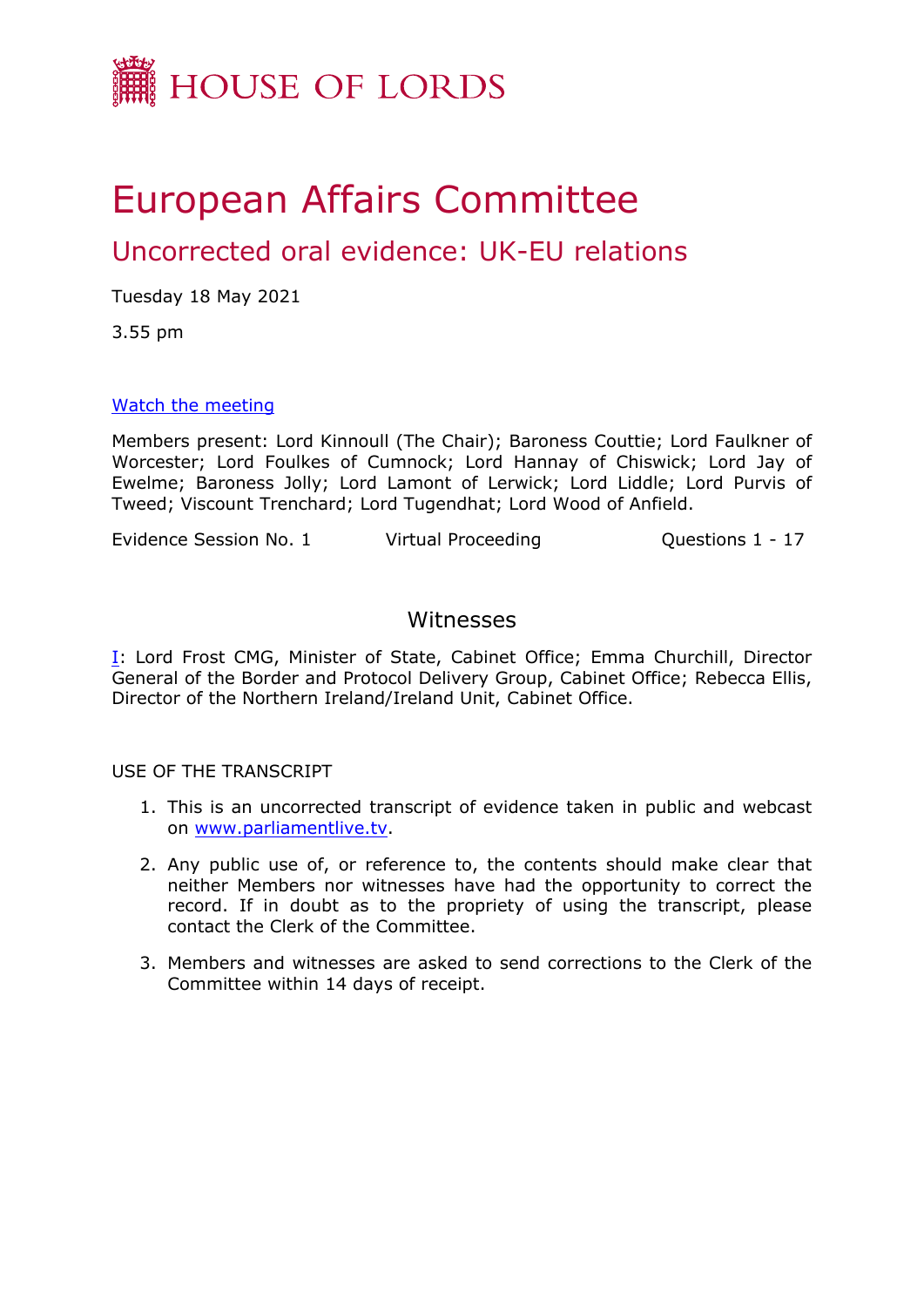# <span id="page-1-0"></span>Examination of witnesses

Lord Frost, Emma Churchill and Rebecca Ellis.

Q1 **The Chair:** Good afternoon and welcome, Lord Frost, and your two senior colleagues, Emma Churchill and Rebecca Ellis, to this virtual House of Lords for a public evidence session. We are very grateful to all three of you—we know how busy you are—for making the time to come along today. A transcript will be taken, or is being taken, and will be sent to you in due course. Could you check it and let us know of any corrections that need to be made?

For the benefit of those who are watching, I shall explain the format, which, Lord Frost, you are very familiar with. I shall call each Member in turn. They will have up to six minutes to ask their questions and then I shall call the next Member of the committee. When all the Members of the Committee have had their six minutes, or up to six minutes, at the end of, as it were, normal time, we will go into extra time. Certain Members will pose additional questions and they will get a shorter amount of time to ask those questions of you. We realise that you need to be away after 90 minutes. Finally, could I ask all those who are asking questions or giving answers to keep them crisp, as we have quite a lot to get through? I think that would help enormously.

I will go straight in. Lord Frost, in February, you described the UK-EU relationship in the first six weeks after the end of the transition period as "problematic". In the light of events since then, how would you assess the current state of UK-EU relations?

*Lord Frost:* Thank you, Chair, for this opportunity to appear before you. I think when we last met, as you say, in early February, things were quite problematic. We were in the immediate aftermath of the EU's decision to activate a vaccine border on the island of Ireland, and quite a lot had flowed from that.

Quite a lot has happened since then, I would say. We have the treaty the TCA—fully ratified and are beginning to operate it, and we have managed to settle one or two outstanding problems. I feel things are in a better place to move forward, but there are still a number of outstanding disputes, and it is realistic to think it will be a bit bumpy still for some months to come as we work through that. Coming out of the customs union and the single market and all the other changes to our relationship is obviously a big thing, and it is going to take time to adjust to that. However, two friendly and sovereign equals ought to be able to do that in a grown-up and constructive way, and that is our intention.

**The Chair:** One of the things that the Committee is concerned about in the structure of the TCA is that nothing was built into the period after that allowed the UK to interact directly—through, I suppose, the Council with the EU 27 themselves. On reflection, do you feel that it would have been wise to introduce that concept into the mix?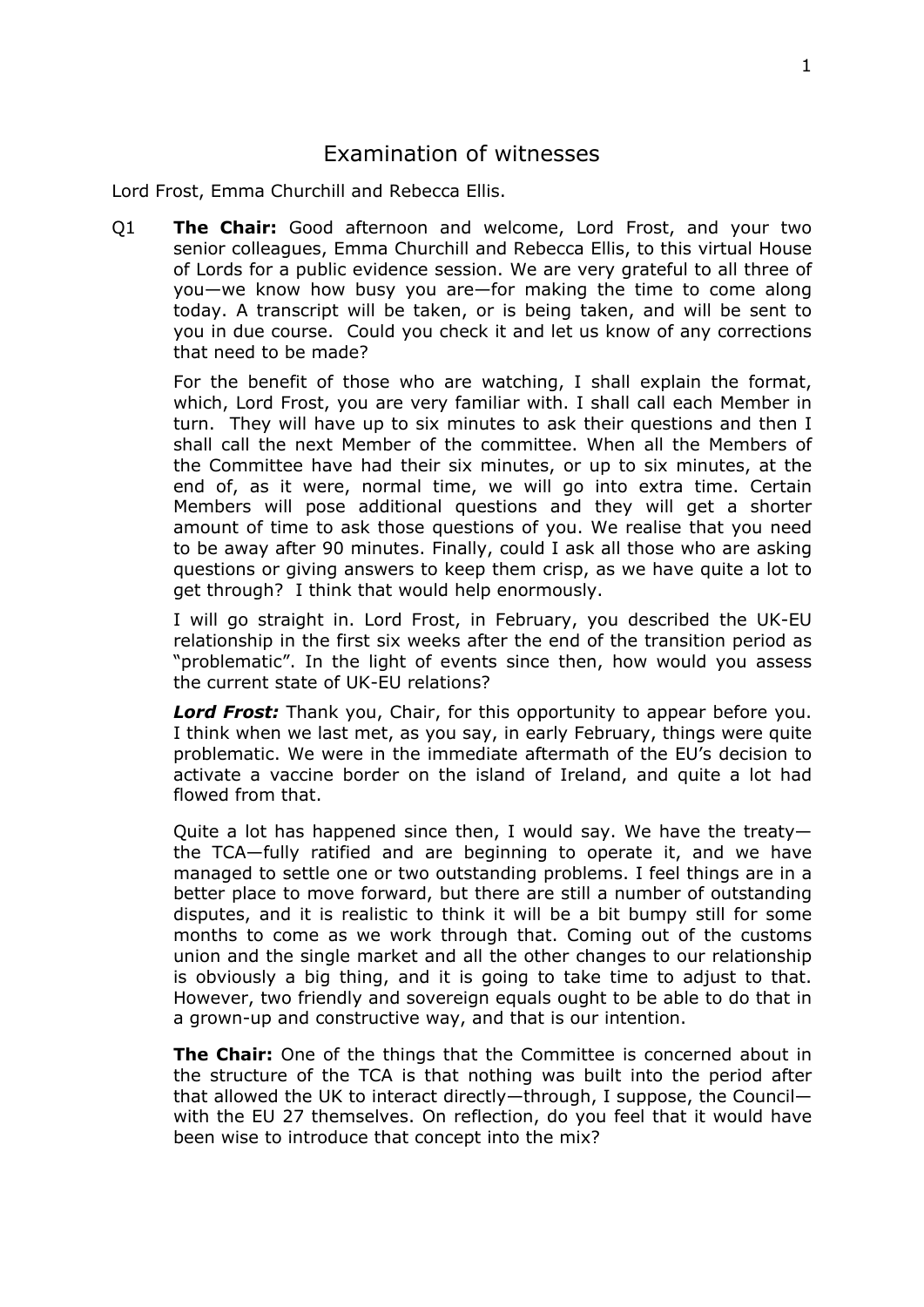*Lord Frost:* I do not think there is anything in the treaty that prevents us interacting directly. The partnership council itself allows Member States to attend, I believe. There is a formal element to that. Obviously, there is quite a lot that remains in Member State competence that we wish to talk to them about. Most aspects of our relationships with the 27 are affected in some way by the treaty. I do not think it matters that there is not a particular peg for it, but I have no doubt that we will need to work a lot directly with the Member States on all kinds of things, as well as with the institutions.

**The Chair:** Thank you. I am a Scot who lives in Scotland. Could you describe how you include the devolved administrations in the formulation of the British position before you arrive at meetings of the various committees of the TCA?

*Lord Frost:* We had not been activating the institutions, for want of a better word—the committees and so on of the TCA—until it was fully ratified. That has now happened, so we can begin to establish chairs and sort meeting times and so on over the next two or three months.

We are working on arrangements with the devolved administrations. Clearly, there have been the elections, which made that tricky in the immediate past, but we are beyond that now. We will want to come to some understanding with the devolved administrations about where it makes sense for them to be present at, for example, Specialised Committees, and how we discuss policy with them before that. That process is under way, and I expect to be talking to the relevant Ministers in the devolved administrations, as soon as they are all appointed, quite soon on this subject.

**The Chair:** Do you have a target date in mind for when you will have completed that very important strand of work?

*Lord Frost:* We do not have a target date. We are expecting or hoping that the first partnership council should be in the first or second week of June. We are still talking to the EU about the dates for that. Obviously, we would like to have gone some way in those discussions before that, even if we have not been able to finalise them.

**The Chair:** Thank you very much. A last little area for me is how we staff the various committees of the TCA. In fact, in the aggregate, there are 24 committees and working groups under the TCA. Which ministries provide who to which committees, and how does the process work?

*Lord Frost:* There is quite an important principle in the way we organise ourselves, which is relevant to some other aspects of work as well. That principle is that this is a very broad treaty covering the work of virtually every government department.

I think the bad weather has just reached us in central London.

**The Chair:** And me.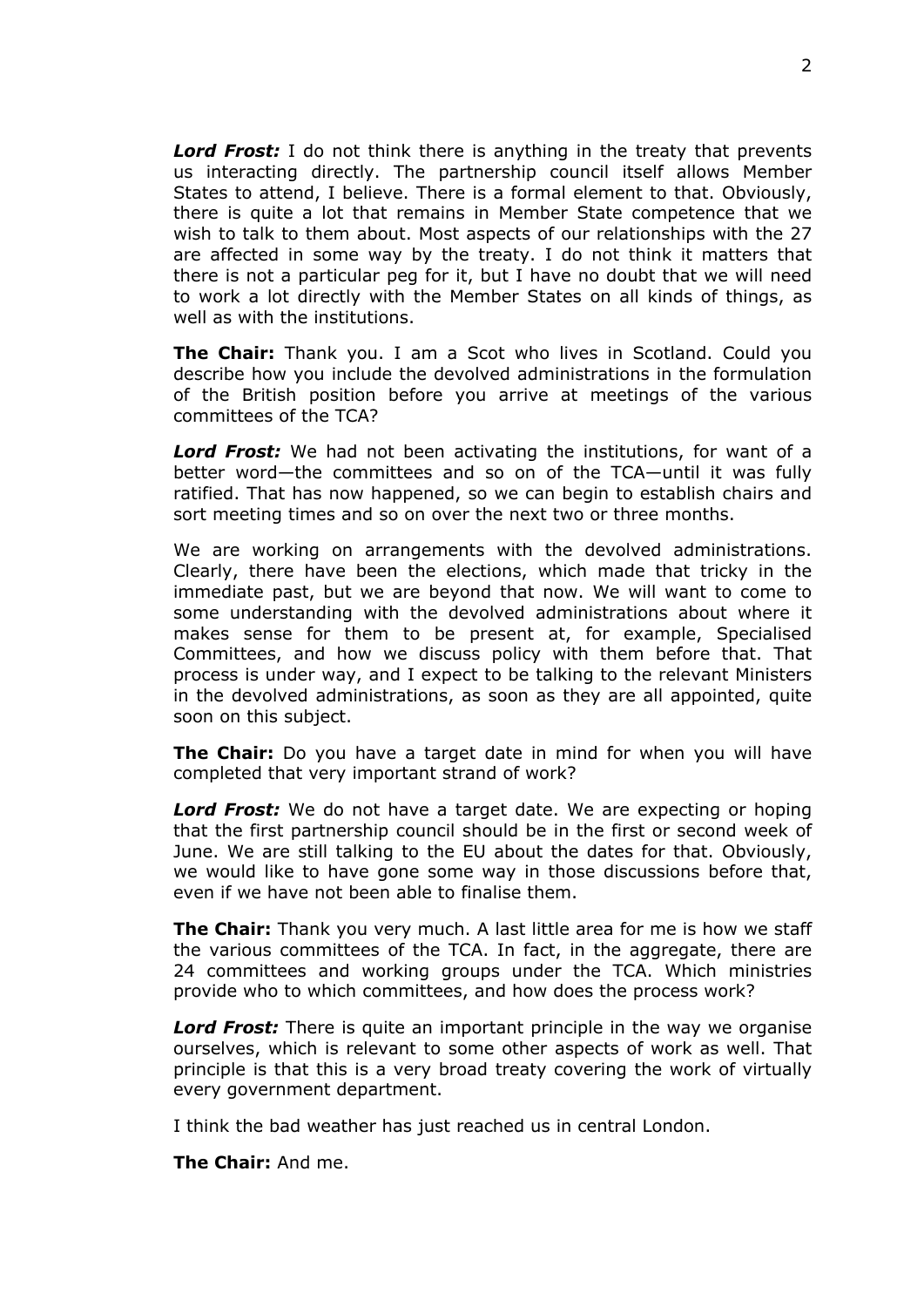*Lord Frost:* It touches on the work of most government departments. The principle is that, for implementation of the relevant bits of the treaty, it is really for the relevant department to take that forward, obviously within a framework that we co-ordinate. By extension, it is for each department—or departments, because some have an interest in more than one—to staff its relevant Specialised Committee. We have been doing a fair amount of work on that. I would expect us to be exchanging committee names and chair names with the EU quite soon. Meeting to meeting probably depends on exactly what is on the agenda, but the basic principle is that the lead Whitehall department staffs the committee and decides on attendance.

**The Chair:** That is very helpful. Do you have a target date in mind for completion of that work strand?

*Lord Frost:* The leads here and in the Commission are beginning to be in touch with each other about when it makes sense to have a Specialised Committee or get the other fora going. There is no firm date. I think meetings will happen when they are useful over the next two or three months, within a framework that we will co-ordinate and keep an eye on.

**The Chair:** Thank you very much. At this point, I hand over to Lord Foulkes.

Q2 **Lord Foulkes of Cumnock:** Thank you, Chair. Good afternoon, Lord Frost, and your colleagues.

Can we turn to monitoring and scrutiny? You will be very familiar with the statement by the Commission on the role of the European Parliament in monitoring and scrutiny. Would you agree that when we are monitoring and scrutinising the operation of these two agreements, which are so important, not just for the European Union but for the United Kingdom, this House and this Committee should be given the same arrangements, equivalent status and the same access to information as the European Parliament is getting from the Commission?

*Lord Frost:* Thank you, Lord Foulkes. I would like to make a comment or two on scrutiny more broadly if that is okay—mindful of your point on time, Chair.

On the specific point of paralleling EU arrangements, the EU has its own institutional structure and relationship between the main institutions and the division of powers and competences between them. I do not see that as a useful parallel necessarily for how we organise our arrangements here, where there is a lot of good practice already and very wellestablished mechanisms for how we work.

What I do think, having had a month or two to look at these issues, is that we have, as you say, two treaties that are very significant and important but both exceptional. The Withdrawal Agreement has elements of involvement of the Court of Justice and direct effect, and the TCA, as I was saying, is very broad—unusually broad. We need to find scrutiny arrangements that reflect that. I am not totally convinced, having looked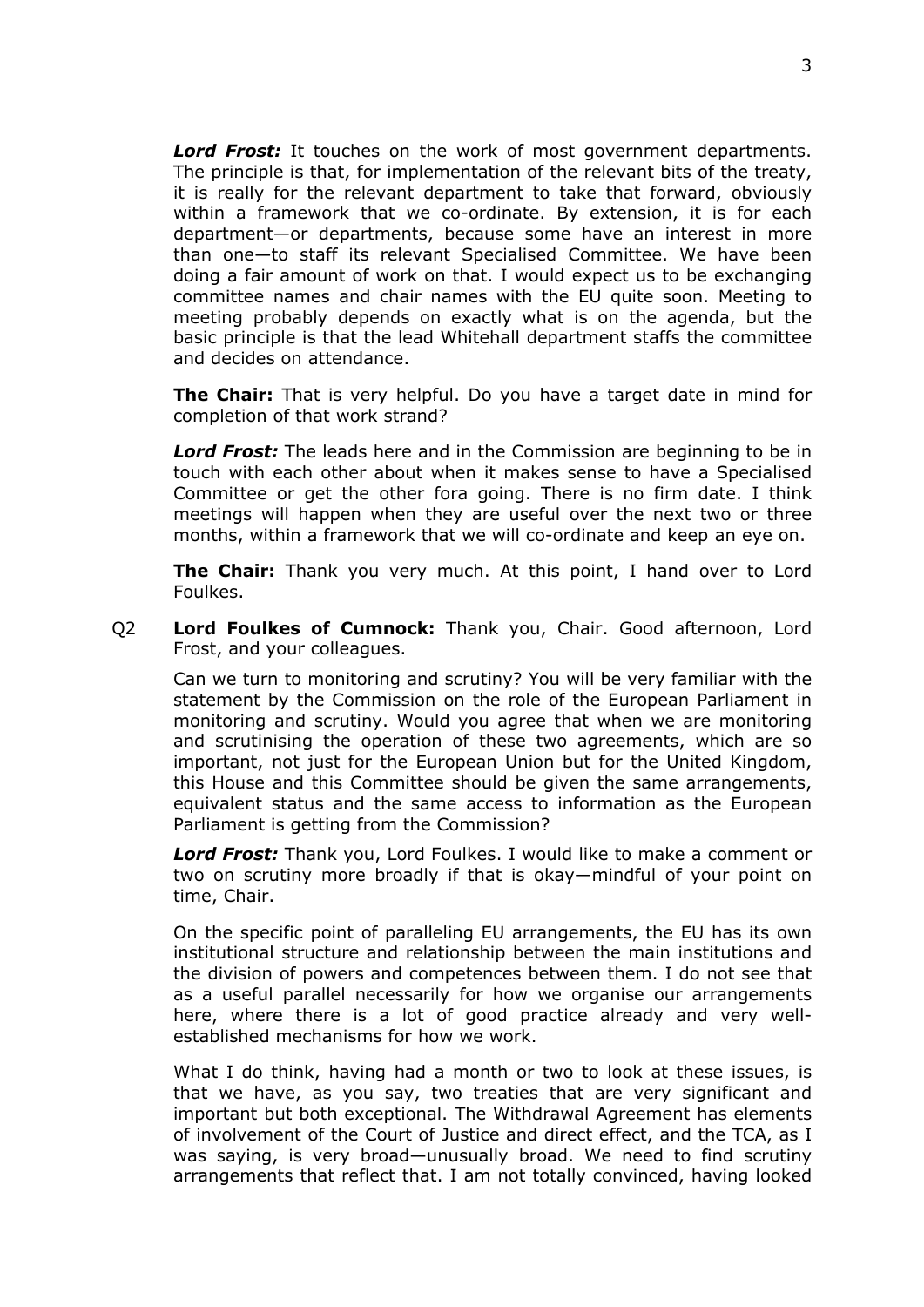at where we are at the moment, that in what we have offered already and in the discussions with the clerks that have already happened we have got that quite right, so I would like those discussions to continue in the immediate future. I think we should find ways of giving you a bit more transparency in certain areas and a bit more information a bit more readily.

Obviously, where there is a question of direct effect for EU law, there should be a process of EMs. Where confidential negotiations are going on, we should look to see if we can find a way, on a confidential basis, to ensure that the Committee has understanding of what is discussed. If you are in agreement, Chair, I would like our officials here to pick up again with the clerks and see if we can come to an understanding that reflects the relationship that we want in future, which is as good and as open a dialogue as we can possibly obtain.

**Lord Foulkes of Cumnock:** You mentioned good practice here in the United Kingdom in our Parliament. When your officials are talking to ours, could they look at the European Union Committee? When I was on it about three years ago and David Lidington was the Europe Minister, David used to come and speak to the Committee before every meeting of the European Council. He used to go through the agenda and listen to our views on it, and that worked extremely well. I must say I was disturbed when I heard yesterday that you said you were only going to talk to the Commons Committee about every three months. A huge amount can happen within three months. Surely, you must think again about that.

*Lord Frost:* I think you are right; lots can happen in a three-month period, and we should definitely find ways of making sure that the Committee is properly informed on a timely basis about significant developments between hearings. I feel that once every three months is approximately the right frequency to meet. It is unfortunately the case that, because of the breadth of the treaty, I have the duty to appear from time to time before quite a large number of other committees as well on specialised issues. My personal view is that a good hearing every three months is the right way to have this kind of discussion.

I agree that practice may have been different when we were an EU member. With all due respect to the importance of the partnership council, it is unlikely to have the same influence over our own law-making abilities as the European Council did, and I think the arrangement should reflect that.

**Lord Foulkes of Cumnock:** What about the periodic reviews of the TCA? Do you envisage that you would discuss those with us, consult us on them and take account of our views?

*Lord Frost:* I think so, for sure. I think there are number of special events, as it were. For example, if we were to consider activating any of the dispute mechanisms, or if the EU were to consider that, that is the sort of event that one cannot predict but we would certainly want to find a way of informing you about, and there are other periodic things that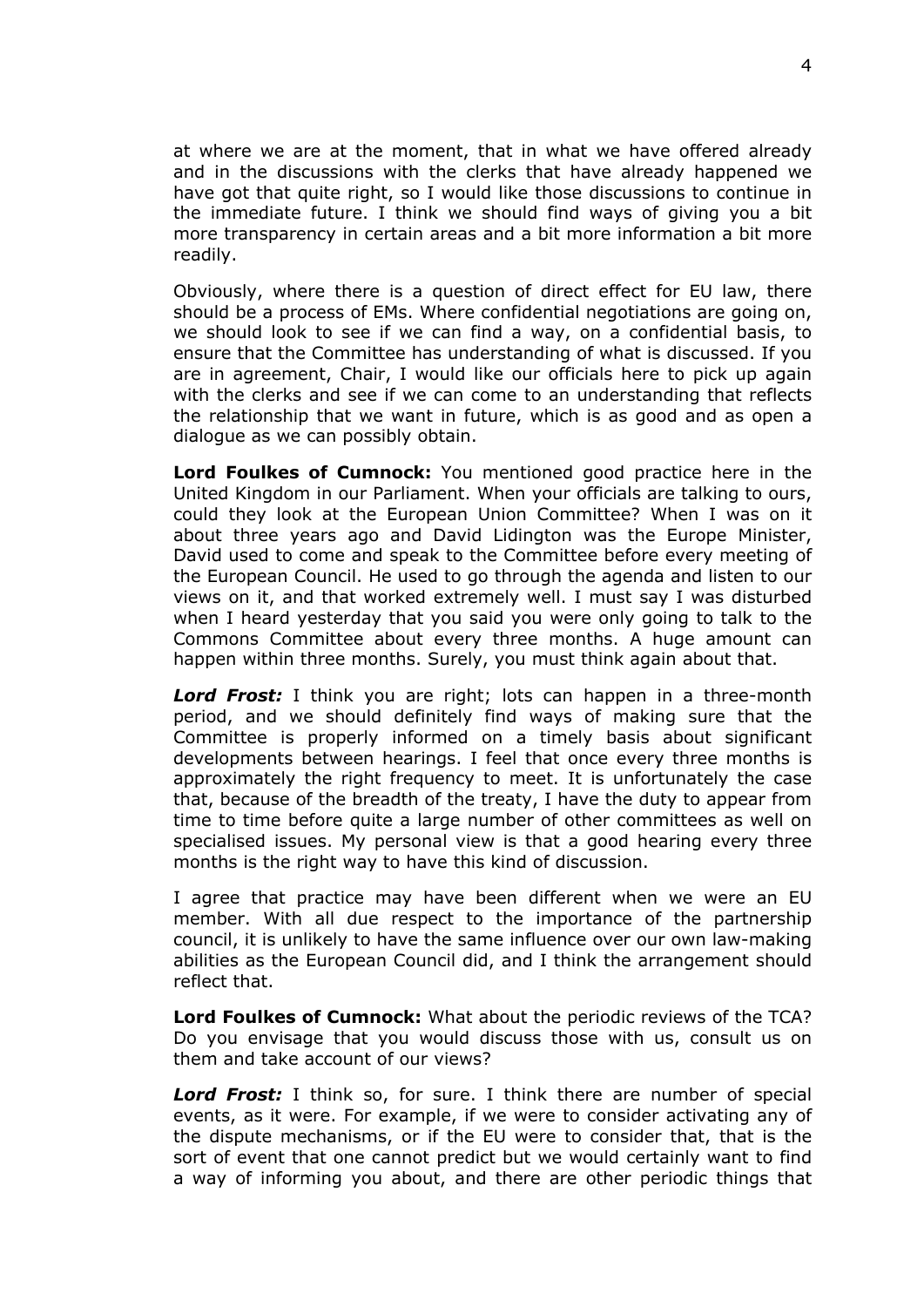should happen that we would want to keep you informed about. That is exactly the sort of thing that we should come to an understanding on between committees and between officials and clerks.

**Lord Foulkes of Cumnock:** This Committee and the Committee of the Commons are central in relation to the relations between ourselves and the European Union. If you only came every three months, it would make the rhetoric of taking back control look ridiculous. Taking back control meant taking back control to Parliament, not just to the Government. When our officials are meeting, I hope you will look very carefully to make sure that there is proper scrutiny by Parliament of all of these aspects.

**Lord Frost:** I will certainly reflect very closely on that point. We are at one, I think, that there should be the correct level of scrutiny, and I take very seriously what you have said.

**Lord Foulkes of Cumnock:** Thank you, Lord Frost, and thank you, Chair.

**The Chair:** Could I comment? I did not want to interrupt the flow. It is a very generous offer of yours, Lord Frost, to come back to the table to try to systematise how the system of scrutiny will work. We are very keen to do that, and we certainly would appreciate being able to come back rapidly to try to achieve a mutually satisfactory state of affairs. Thank you for that.

Before we move on to Baroness Jolly, I want to say that I inadvertently strayed into her territory, which is a sin. I confess it and apologise her.

#### Q3 **Baroness Jolly:** Indeed. Good afternoon, Lord Frost.

The European Parliament launched the TCA on 28 April and the Council adopted the necessary legislation on 29 April. The agreement formally entered into force on 1 May. In its recent report on the TCA, which was published in March this year, *Beyond Brexit: the Institutional Framework*, the EU Select Committee noted with concern the Government's decision "not to allow the governance structure established under the TCA to meet until the EU completed its own ratification process".

Members, understandably, were particularly concerned that, when the TCA was fully operational, as it is now, and the new arrangements were still unfamiliar, problems were most likely to be encountered. The Committee saw no justification for allowing such a complex and important relationship, affecting the security and livelihoods of over 500 million citizens here and in the EU, to drift without formal governance arrangements having been activated.

It is early days. The TCA is just three weeks old, and it is unfamiliar to us all, so it is now that we may meet unexpected problems. There is no justification for allowing such a complex and important relationship to drift without the formal governance arrangements having been activated. Successful implementation will affect the scrutiny and livelihoods, as I said earlier, of over 500 million citizens here and in the EU.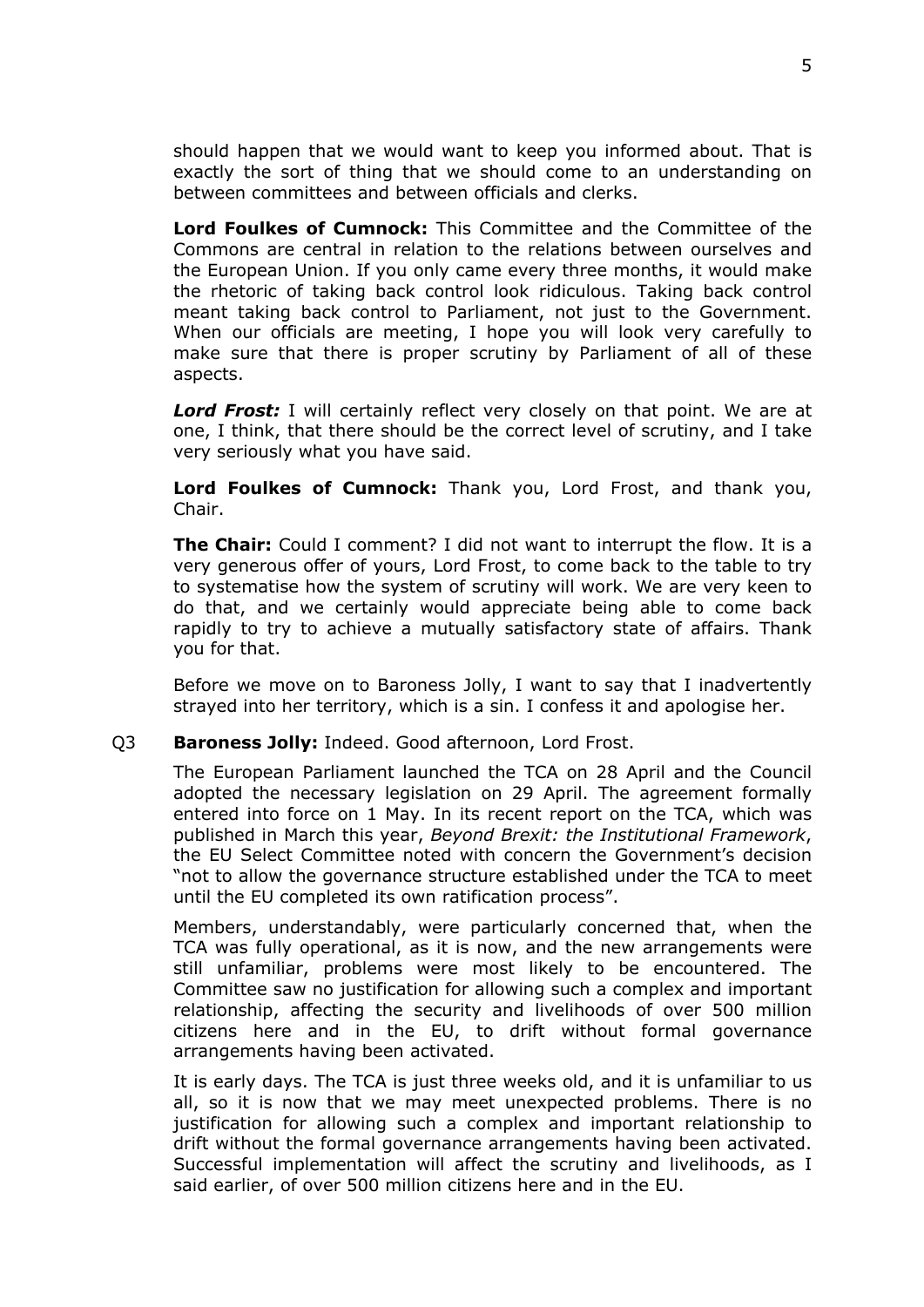I have a couple of questions I would like to put to you. One is around strategy and priority, and the other is a nuts and bolts-type question. First, on strategy, now that the process for ratifying the TCA has been completed by both sides and the TCA's governance structures can begin their work, what will be the UK's priorities in initial meetings of the partnership council?

*Lord Frost:* Thank you, Baroness Jolly. You are right that we took a decision not to activate the institutions, except as necessary to keep things moving forward, until there was full ratification of the agreement. That has now happened. We did not believe that, while that was still hanging over us, we should treat the treaty as fully being operated. We now can. As I said, I hope we will have a partnership council within a month or thereabouts. We are still discussing the agenda. There is certainly a symbolic element to it, in that we want to acknowledge the new relationship and do something that makes that clear.

There are a number of issues that both sides will probably want to bring to the table. One, I would guess, is fisheries, for example, where both parties have an interest. We might want to bring to the table some customs and trade issues that have come up since the start of the year, and I am sure the EU will want to do similar things. I see it very much as an initial council that kicks things off, provides a forum for discussing some of the issues that we know have been a bone of contention between us in the last few months, and blesses and permits the work of the specialised committees. That, I think, is how the first one will operate.

**Baroness Jolly:** Thank you very much. How soon do you expect all the TCA Specialised Committees and working groups to be up and running, and when do you anticipate that the various chairs will be appointed?

*Lord Frost:* We should be appointing the chairs and exchanging names quite soon. Indeed, some may already have done that. I would certainly expect most of the Specialised Committees to have met before the summer break. It may not happen in absolutely every case, but, certainly, the bulk of them should be meeting for at least an initial discussion, so that by the summer we have the relationship going and the chairs of the committees are getting used to each other.

**Baroness Jolly:** Thank you very much.

**The Chair:** Thank you very much indeed. We move to Lord Liddle.

Q4 **Lord Liddle:** David, as someone who, as you know, is a strong pro-European and did not like Brexit at all, but now accepts it and wants to see a warm and close relationship with the European Union, one of the things that strikes me as important for that is the parliamentary partnership assembly that is provided for in the treaty. I would like your assurance that the Government share that enthusiasm for the creation and operation of the assembly, and that you will work with it closely and provide it with all necessary information for it to function properly.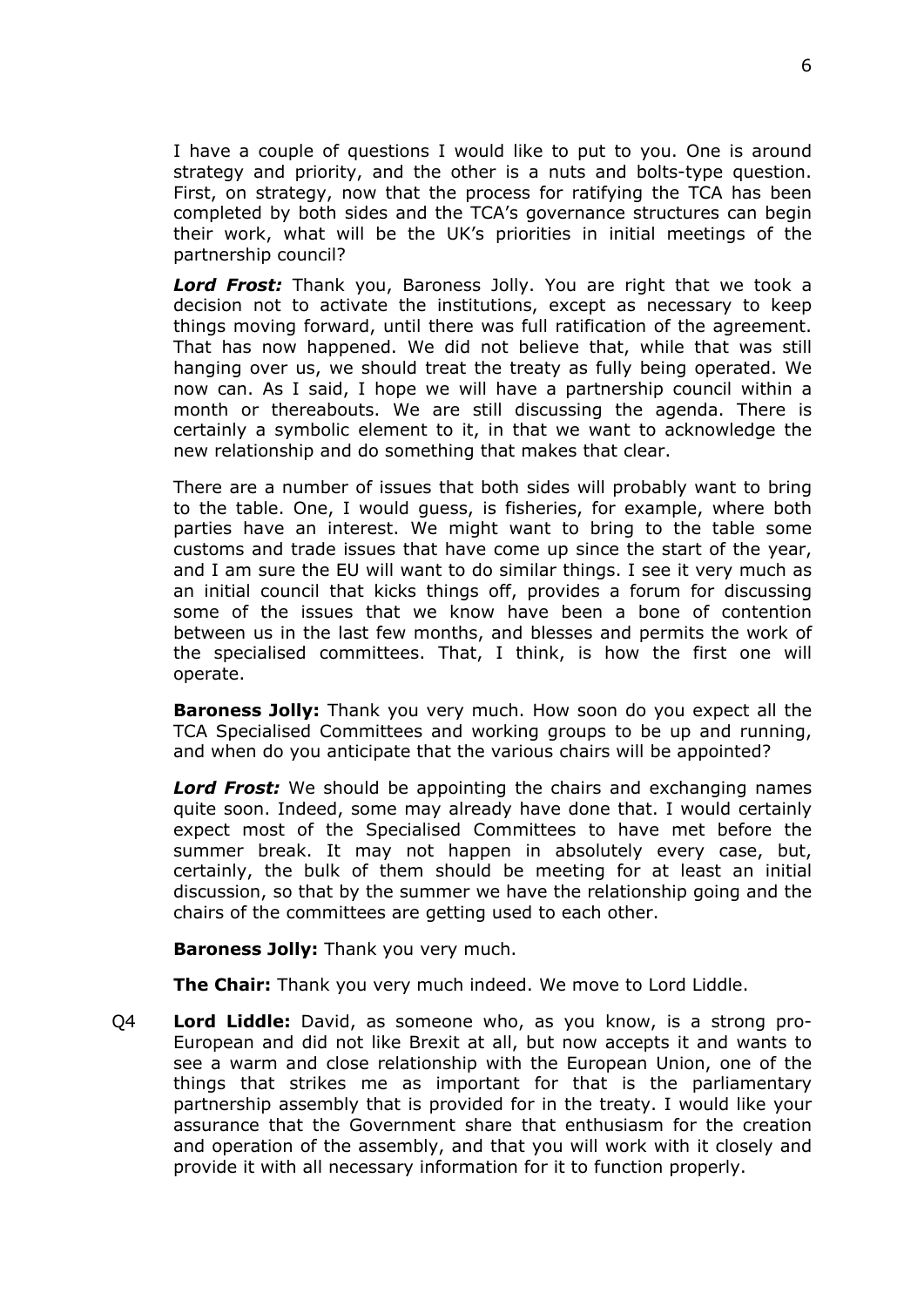*Lord Frost:* I can definitely give you that assurance. We see it as an important part of the relationship. I know that your distinguished Chair and the Member for North East Hertfordshire have been discussing some of the initial arrangements, and we are in touch with their teams. My understanding is that there is still some detail about how the UK side of the arrangement may work out, but that there is no reason why the assembly should not be able to meet relatively soon. Of course, we will give it all the support and assistance that we possibly can.

Q5 **Lord Liddle:** Thanks for that. There was the row about the status of the EU ambassador in London, João, a very experienced Commission official who was chef de cabinet to the President and had been ambassador to the United States. That has now been resolved, but if we are trying to establish a warm relationship with the EU, what on earth were the Government trying to achieve by having that row?

*Lord Frost:* It was not our intention to have a row or argument about that. The arrangements for the EU delegation in the UK had actually been discussed from time to time during last year, so it slightly surprised us that this had suddenly become a significant problem. However, we really did not want it to be a difficulty between us. We have worked very hard, and this is one of the issues I alluded to at the start that we have been able to fix.

We have been able to reach an agreement that provides for a satisfactory establishment agreement. Obviously, the EU ambassador will have status consistent with heads of missions of state and everything that goes with that. EU delegation staff will have the rights, privileges and immunities they need to do their job, as was always our intention. I think there was some—I am not sure it was a misunderstanding, but maybe not quite seeing the political and the legal framework in quite the same way at the start of the year. However, we have managed to resolve that now and I hope we can move forward.

**Lord Liddle:** Has our mission to the EU gained equivalent status to the EU mission in London?

*Lord Frost:* The arrangements are different. The Foreign Office is the guardian of that area. Accreditation is in part the responsibility of the Belgian state, as well as the EU institutions. The precise state of those processes is traditionally shrouded in some discretion, but I understand that arrangements for accreditation in the same way, on a formal basis, are indeed in train.

**Lord Liddle:** What lessons have the Government learned from what has been a totally unnecessary row?

*Lord Frost:* I do not think I would agree it has been unnecessary. I think it has been unfortunate. What it shows, and perhaps is a lesson for us, is that there will be friction, as we begin this new relationship, in areas that we do not expect. I think this will be true as we look forward as well. It is inevitable that there will be some areas where we do not anticipate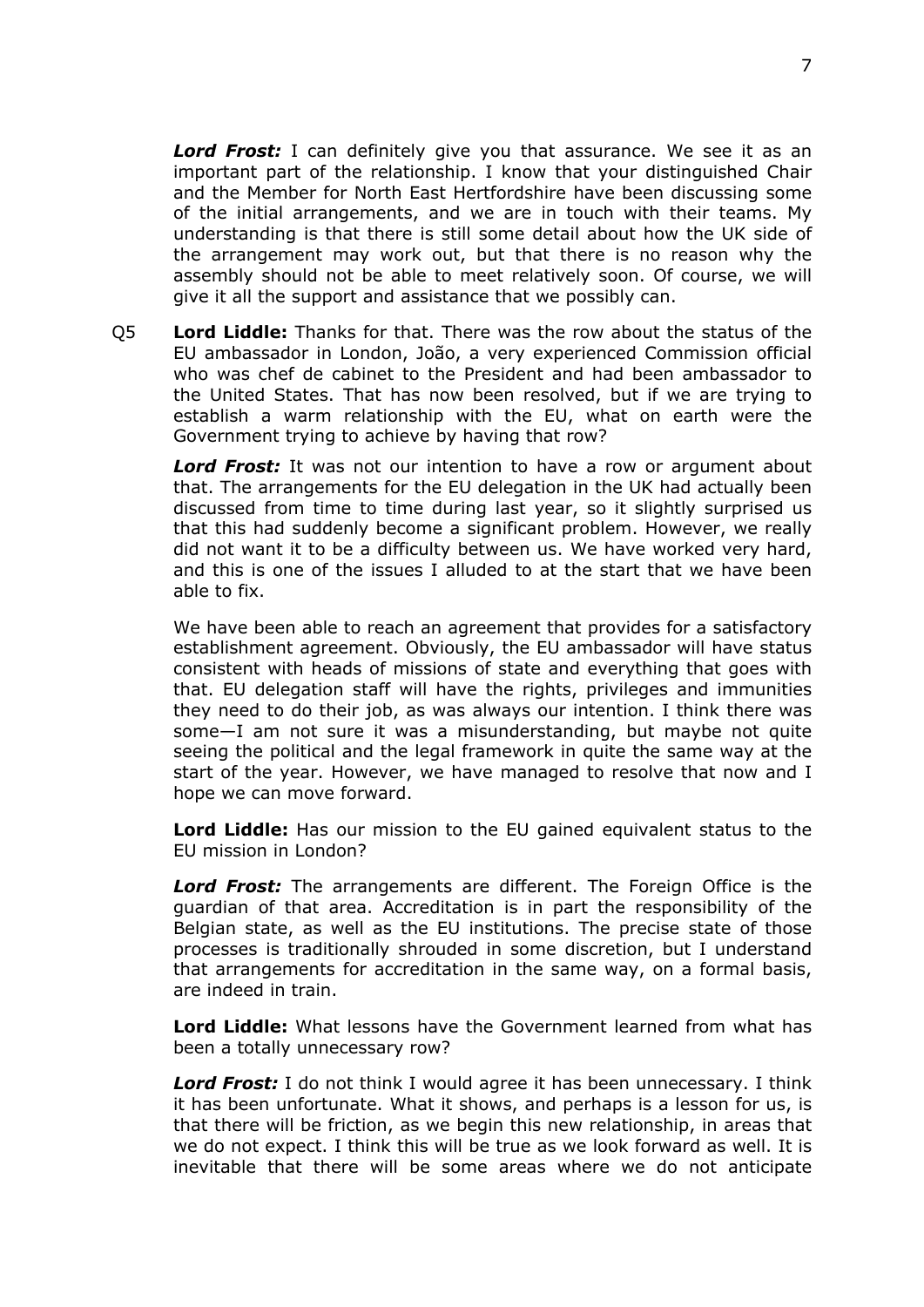difficulties and they arise, and we will have to deal with them. Having the institutions of the TCA working effectively and the channels open will help there.

### **Lord Liddle:** Thank you.

**The Chair:** Thank you very much indeed. We move to Lord Faulkner.

Q6 **Lord Faulkner of Worcester:** Good afternoon, Lord Frost. It is good to see you again. I want to ask about citizens' rights, particularly citizens of the EU, EEA and Switzerland who have the right to remain in the United Kingdom.

I would like you to comment first, if you would, on the rather alarming press reports this morning that the Home Office has sent out thousands and thousands of letters to people telling them that they are going to lose their status unless they clarify the situation by the end of June, when very substantial numbers of those people have the right to remain in Britain and, indeed, in many cases have dual nationality. Are you not worried that the Home Office database is obviously hopelessly inaccurate and that it is causing quite needless pain and alarm for people whose presence in Britain we really value?

*Lord Frost:* I have not seen those press reports, so you catch me at a slight disadvantage. The dilemma we face is that we want EU citizens who wish to remain here, and have the right to remain here, to register with the settlement scheme by the end of June. There is a dilemma, which our citizens face overseas as well, between being proactive and warning people that certain deadlines are approaching and certain things may need to be done, even if some of them have already done them, and saying nothing and leaving it to their own initiative and finding that some do not do it. As I say, I have not seen the press reports, but it certainly seems sensible to alert EU citizens as far as possible to the fact that the 30 June deadline is approaching, and if you have the right to remain in the UK it is good to register and exercise that right.

**Lord Faulkner of Worcester:** I think it is a little worse than that, Lord Frost, because people who are now classified as British nationals are still getting this Home Office letter. Some of them are elderly and some are sick. They are quite clearly alarmed. The best report, I suspect, as far as newspapers are concerned, is in the *Guardian,* which has it on its front page and on two inside pages, where there is a fairly horrific account of what I think most people would regard as incompetence on the part of the Home Office. It is clearly not your fault, but it is something that will make your task rather more difficult because of the ill-feeling that it is creating. Do you not agree?

*Lord Frost:* As I say, not having seen the *Guardian* yet today, unusually, I cannot comment on the detail. We have tried to be as clear as we possibly can that EU citizens here are our friends and neighbours, and we want them to stay. The huge number of registrations there have been with the scheme already show that the scheme is working well, we think, and compares favourably with many other arrangements. I take seriously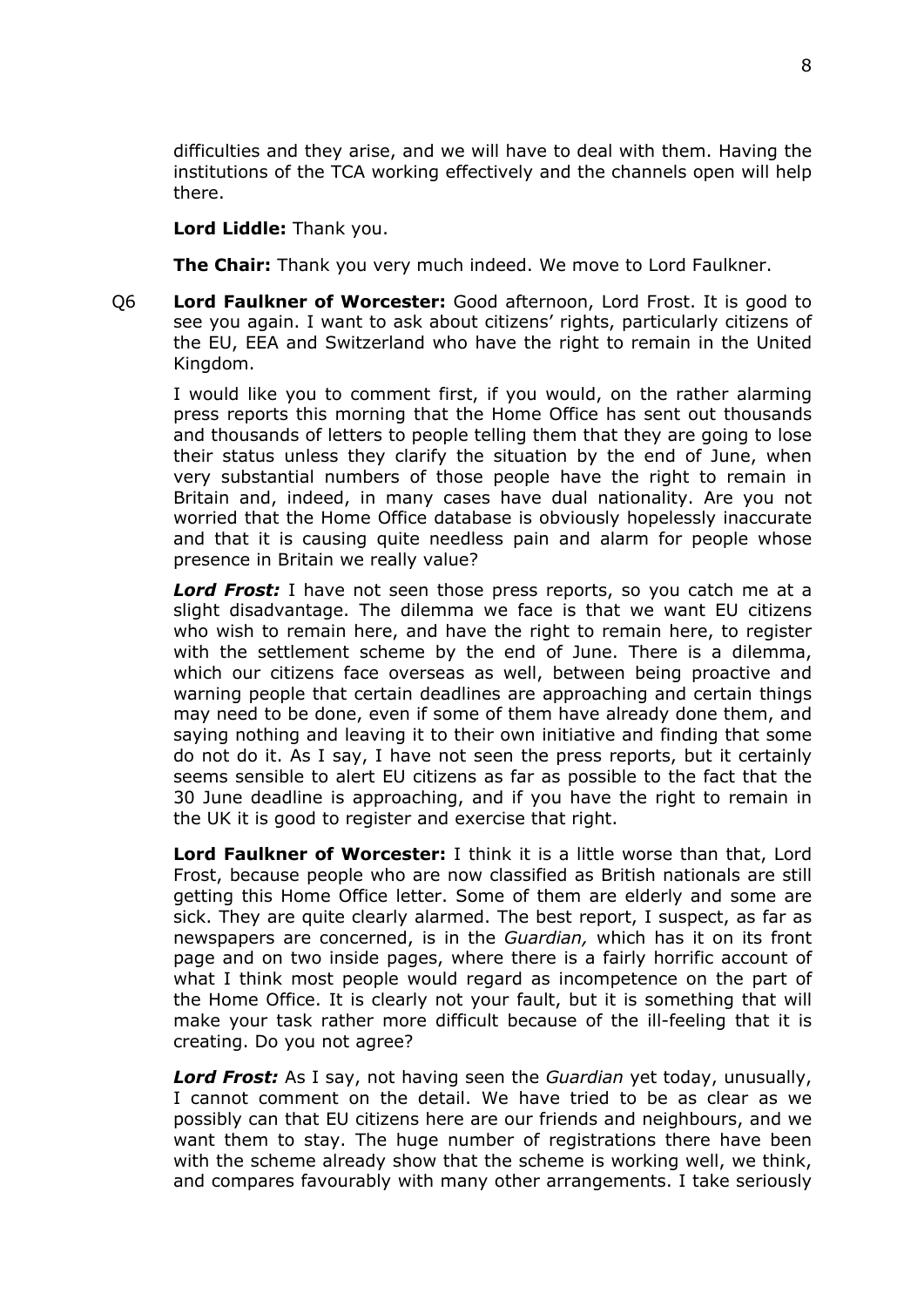what you say, and I will certainly have a look at it, but there should be no doubt about our intention to make the scheme work fully and to be welcoming, as we have always said we will be, to EU citizens who are here.

**Lord Faulkner of Worcester:** Thank you very much. Perhaps it would be better if you wrote the letter, if I may say so. Have you any plans, in view of this difficulty, to extend the 30 June deadline?

**Lord Frost:** I do not think there are any plans to extend it, although it is a Home Office responsibility. We have said that we will be extremely understanding, if for good reasons—reasonable reasons—individual citizens do not register. There may be many good reasons why they do not and are late, and we will be as pragmatic about that as we possibly can. In the end, there has to be a deadline and we have to make the system and the administration work. That is what lies behind it.

Q7 **Lord Faulkner of Worcester:** Thank you very much for that. What mechanisms are available for our Government to raise issues relating to the rights of UK nationals who live in the EU with the individual Member State Governments? What can you do on that?

*Lord Frost:* We monitor it very closely. Foreign Office Ministers and the Foreign Office have some lead direct responsibility. It is clearly a big task for the embassies. There have been problems and they are reducing, but problems still exist in some countries. If there are problems, we take them up with the Government of that country and we raise them in the Joint Committee, and we have been doing so on every occasion. It must be understood that, if an EU Government do not fulfil their responsibilities under the Withdrawal Agreement, the EU, collectively, is not fully abiding by the terms of the Withdrawal Agreement. That is something for the Joint Committee. The Commission must assume responsibility for that and deal with it. We try to make that clear as we possibly can.

**Lord Faulkner of Worcester:** Thank you. You have, in fact, by that answer, answered the second half of my question, which I have not yet asked. Do the Government believe that all Member States are compliant with their obligations? From what you just said, they are quite clearly not, but you are working on it. Is that right?

*Lord Frost:* We are working on it. I think the situation is improving a lot, and continuing to improve. The sorts of problems we get are difficulty in evidencing rights. For example, if Member States are slow to roll out the right kind of cards or ID card that evidences that you are a citizen with Withdrawal Agreement rights, sometimes people find it hard to access services and benefits—unemployment benefit, child benefit, health and so on. Occasionally, we still find that some Governments require overburdensome paperwork from people to acknowledge their rights. In all cases, we are working with them and the situation is improving, but I do not want to downplay it. The provisions of the treaty need to be complied with because they affect citizens' lives in Europe, and we do our very best to make sure that takes place.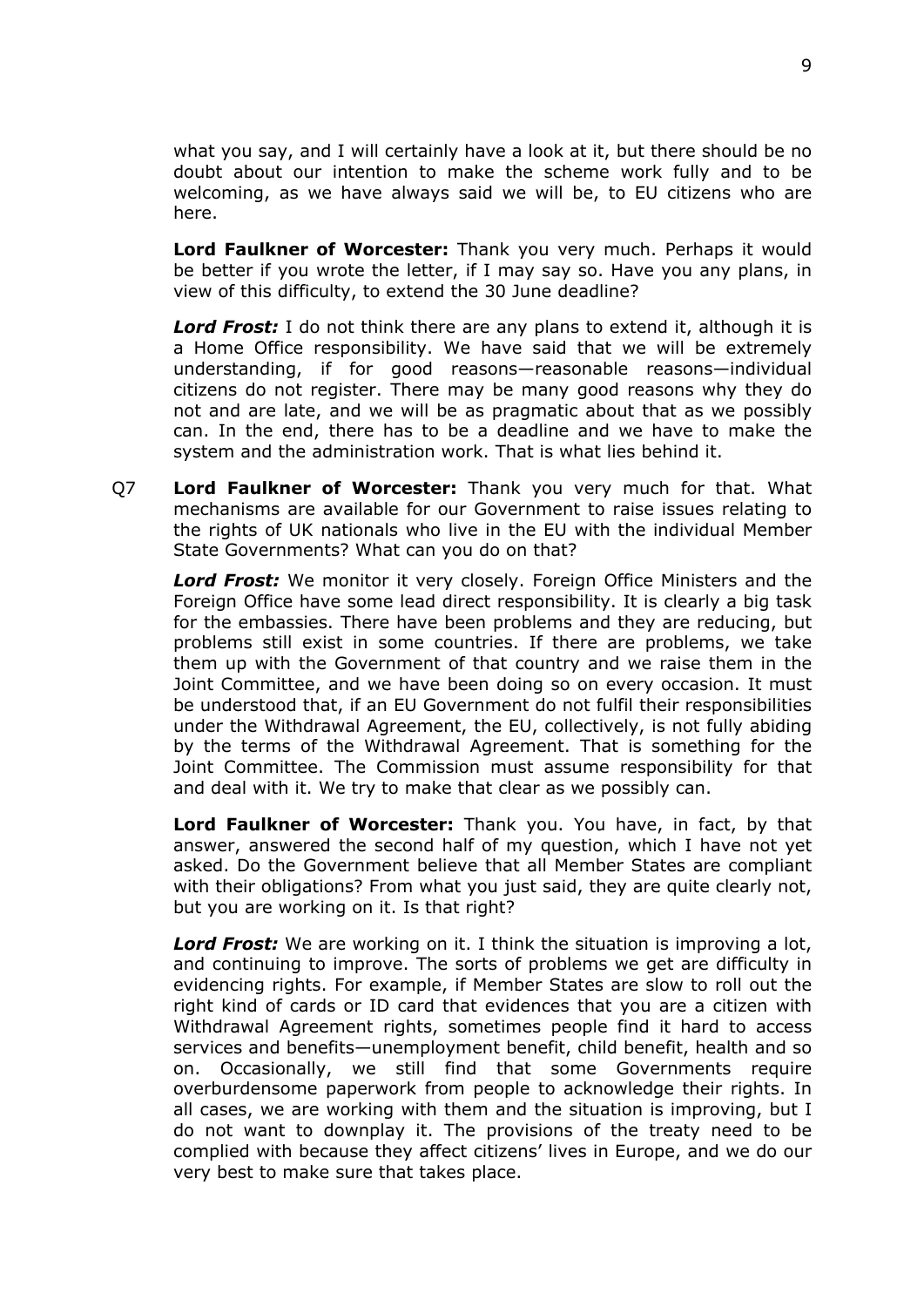## **Lord Faulkner of Worcester:** Thank you very much.

**The Chair:** Thank you very much indeed. We are moving into an area where I think, Lord Frost, you may well be tempted to use either Emma or Rebecca to assist you. We obviously know well who they are, but could I request that, when they speak for the first time, they very briefly introduce themselves so that those watching will know as well? I ask Baroness Couttie to take up the running.

Q8 **Baroness Couttie:** Good afternoon, Lord Frost. Thank you very much, Lord Chairman.

We have been hearing anecdotally from UK traders that they face differential application of the TCA as they export goods to the EU, with some countries perhaps being more zealous, shall we say, about some of the checks and balances that they put in, creating some quite significant non-tariff barriers. To what extent are you aware of these issues and what are the Government doing to ensure that the EU applies a uniform approach to non-tariff barriers across all the EU countries we export to?

*Lord Frost:* Thank you, Baroness Couttie. I will turn to Emma in a moment on this because it is a top-line issue for us. My general remark would be that we have good relationships with the authorities at a practical level that deal with customs in the Member States. This is a decentralised responsibility within a framework set by the customs and the treaty. There are cases of, you might say, overzealous enforcement but, in general, the pragmatic relationship works well and has kept trade flowing pretty effectively in some difficult conditions. That is our macro assessment. We have seen trade exports go back to the normal of last year. Emma, you do this more day to day, so over to you.

*Emma Churchill:* Thank you. I am Director General of the Border and Protocol Delivery Group. As Lord Frost was saying, from 1 January onwards we have had really strong operational engagement with our counterparts in all of the key Member States, as you would expect. Members of the Committee were asking earlier about both bilateral cooperation with Member States and the interactions with Member States and the Commission that would happen in advance of the formal mechanisms of the TCA being put in place. The relationships that we have had with border officials in the key Member States are a really excellent example of what can be done at the operational and practical level.

There are two ways that we have been doing that. One is through the bilateral relationships with border officials, and that has, since 1 January, been an opportunity for them to raise with us what they would see as common mistakes being made by traders and hauliers, where they have not quite completed the paperwork in the right ways, and that has enabled us to feed back to stakeholders and get the necessary improvements in place. The other is, as you were indicating, picking up where our stakeholders and businesses have been telling us about inconsistencies.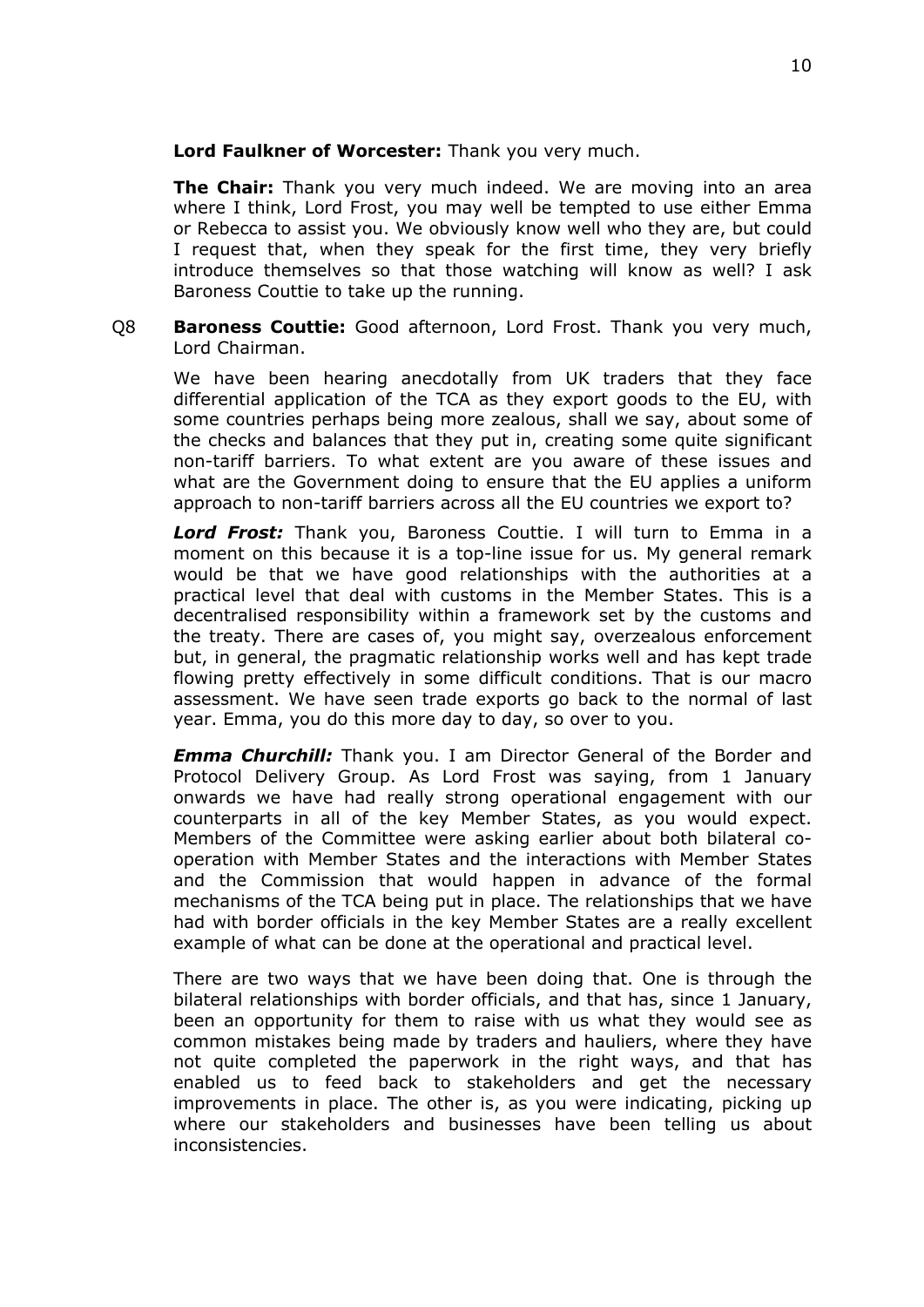I think the most specific area where that was raised in the early days was in relation to agri-food and sanitary and phytosanitary checks. Throughout January, that was raised with us by a number of stakeholders and business representative organisations. My colleagues in Defra spent quite a lot of time with the key Member States and with the Commission working through the interpretation that Member States were putting on the rules and making sure that they were being applied consistently. The feedback that we have been getting is that that has improved very significantly from the early days in January, and we hope that it will continue to do so.

**Baroness Couttie:** Have there been similar issues with rules of origin or anything like that?

*Emma Churchill:* The feedback that we had in the early days was mostly in respect of SPS checks. Of course, there have been individual occasions when a business has come to us and said, "This is what we've encountered. Is that right?", and we have talked to the relevant border officials in the Member States. It was most widespread, I would say, in relation to SPS checks, which was related to some of the difficulties we had in the early days supporting agri-food and those traders to get trade going again. However, as Lord Frost was just saying, we have seen significant improvements since January, and you have seen that flowing through in the trade statistics, I think.

**Baroness Couttie:** The £20 million SME Brexit Support Fund has been extremely valuable to small businesses. How much of that, if any, is supporting the haulage industry? Is there another mechanism? A lot of small businesses use third-party hauliers and couriers to get their products to the EU. Anecdotally, one hears issues about VAT, whereby small businesses charge VAT at the point of sale that then goes to the haulier who then should reclaim it as they export the product, to pay the domestic VAT, whatever it is called, in the country to which they are importing it. That is not actually happening, so the end product pays VAT or VAT-equivalent twice, plus the additional admin cost for the haulier. I am hoping that that has been a short-term thing that is being sorted out. How aware are you of that and how is it working?

*Emma Churchill:* I will say a couple of things about that. In a moment, I shall come to the fund that you mentioned. There is still plenty of money in that fund to be claimed, and I think it is very important that people do so.

The first thing is that a lot of money was made available by the Treasury in the run-up to the end of the transition period, which was funding for customs intermediaries, and that is quite a wide definition of the people who are supporting people with customs. It was over £80 million, in fact. I think that fund was very well used by a whole range of customs agent businesses, including some haulage firms that were going to offer that kind of service after the end of the transition period. People accessed that money and it has been spent. That was the first way in which those agents were supported.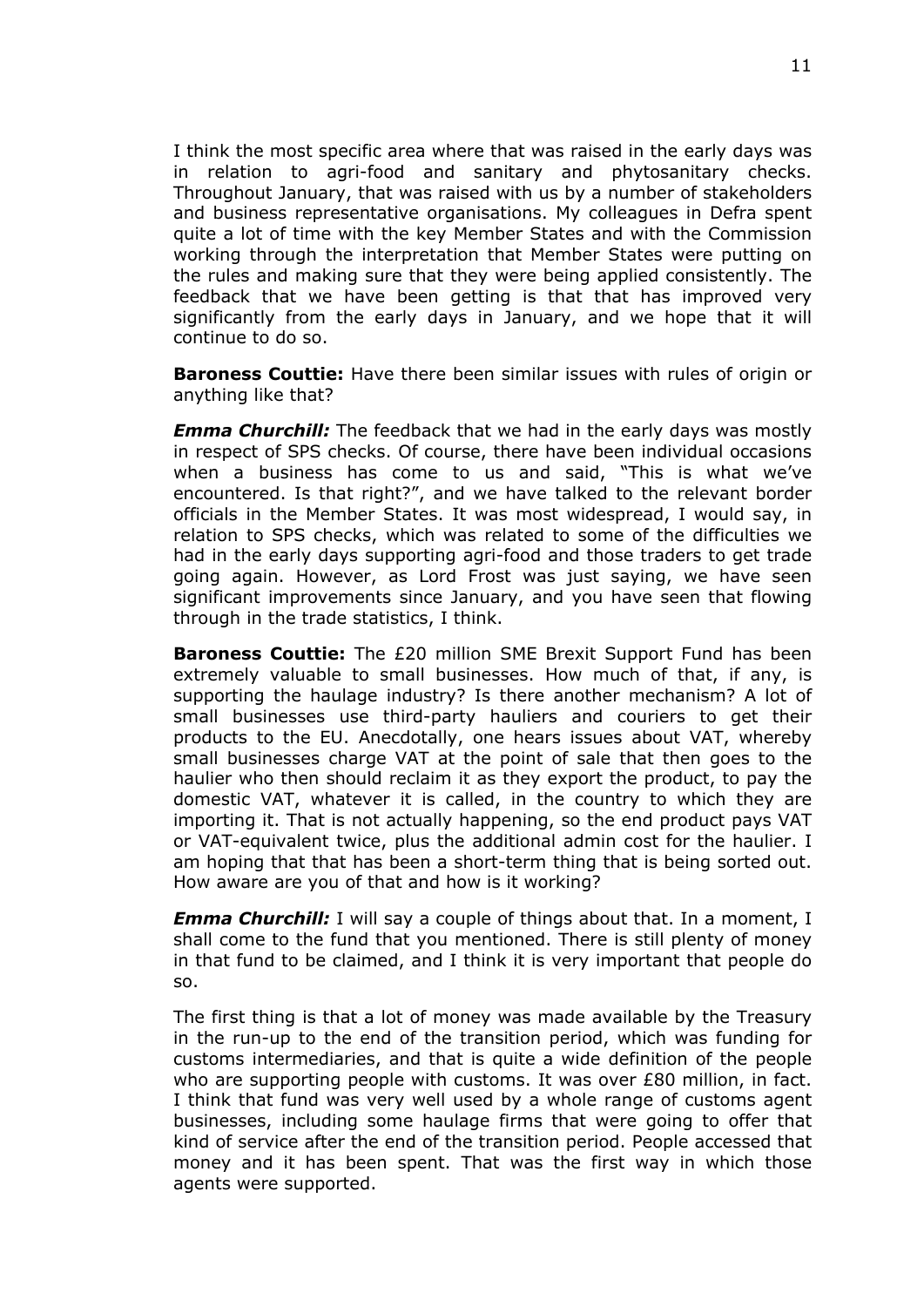You mentioned the £20 million Brexit fund that was announced in March. That is quite an important fund because it is specifically targeted at SMEs. One of the sectors where we have seen people taking the longest time to get used to the new arrangements is the agri-food sector, because those requirements are the most extensive; those businesses have the most extensive changes to get used to. The other is SMEs. It was in recognition of that that the Treasury set aside the £20 million fund for SMEs that needed to get advice on exactly the kind of issues that you just raised. There are some quite tricky issues, as we hear, in relation to rules of origin. Businesses are getting their heads around rules of origin. The other example you quoted, absolutely rightly, is the VAT arrangements. They were changed at the end of the year and it is taking traders a bit of time to get their heads around VAT and rules of origin.

What that fund—

**Baroness Couttie:** Is it actually being successful, and are people getting their heads around it? I realise the fund was there and that some of the money has been spent, and it is a good thing that it was there. What I am not sure is how successful it has been.

*Emma Churchill:* One final thing to say on the fund is that there is still plenty of money in it. If there are SMEs that are still confused, and still feeling that they need consultancy advice and support to get their heads around the new rules, there is plenty of money left in that pot, so they should absolutely be accessing that.

We have two sets of evidence about whether people are starting to get their heads around the rules. One is the macro evidence that Lord Frost was just mentioning on the value shown in the trade statistics. We now have three months of those trade statistics, published by ONS. We saw, of course, a dip in January, a strong recovery in February and a further recovery in March. It is the case now that the trade value for exports for March is in fact higher than both March last year and the average for 2020. That is the macro evidence.

You can also see evidence coming through in the business surveys that are being done by the ONS and, indeed, by others. We could see in the surveys that were done in January, for example, far greater numbers of businesses quoting the new rules as a barrier to trade. Over time, just in the last couple of months, we have seen that improving in the surveys that the ONS has been publishing. We are hoping that that will continue further, because there is no doubt that some businesses are still getting to grips with the rules. We can see that improvement in what businesses are telling us in those surveys, as well as in the overall trade statistics.

**The Chair:** Thank you very much indeed. I am afraid we will have to call it a day on that one. It was a very interesting and telling series of points. Thank you. We come to Lord Purvis.

Q9 **Lord Purvis of Tweed:** Thank you, Chair. Hello, Minister. It is good to see you.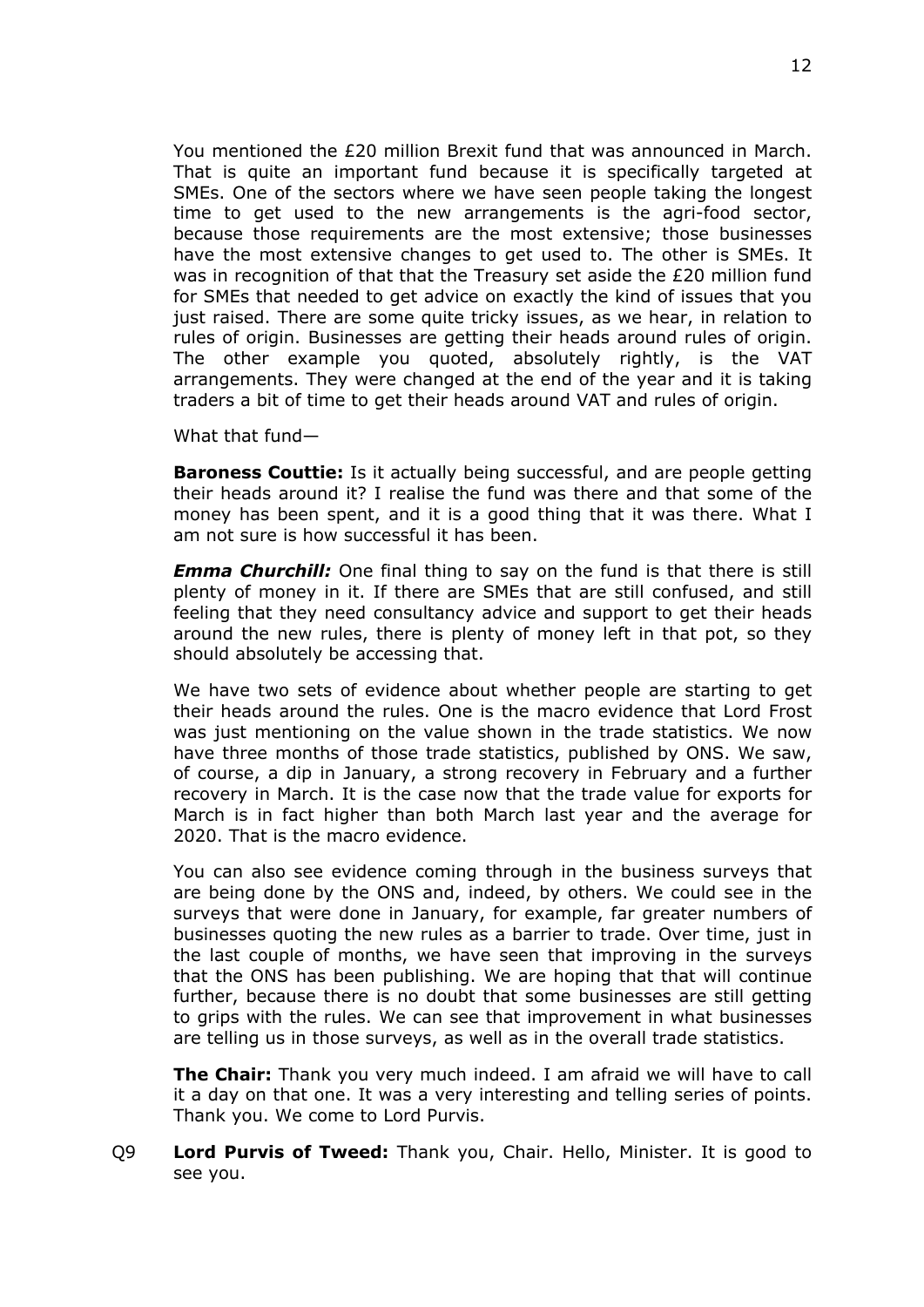I would like to follow up Baroness Couttie's questions, if I may. I have the ONS figures in front of me. They are those from 12 May, which I think you are partially quoting from. Let me say what is in table 1. For non-EU trade, quarter 1, January to March 2021, versus quarter 4, 2020, exports fell 0.4% and imports fell 0.9%. For the EU, they fell 18.1% for exports and 21.7% for imports, in quarter 1 compared to quarter 4, 2020. The ONS itself said that it is too early to judge whether this is temporary or whether it reflects longer-term supply chain adjustments. What is the Government's assumption as to which of the two it is?

*Lord Frost:* The answer is that it is difficult to tell. There is a lot going on in the trade figures at the moment. There is a lot of stock building. That has been very clear. There is unwinding. There are obviously the ongoing effects of the pandemic. There may be some more durable effects in there. At the moment, we just cannot tell. We take reassurance from a couple of things. One is that in particular the comparison between quarter 4 last year and quarter 1 this year is unlikely to be very useful, because the effects are so marked over that period and we have to let things settle down.

If you look at current flows, our exports to the EU in March this year were £12.7 billion, whereas in March last year they were £11.3 billion. The average for 2020 was £11.9 billion each month. We are back over the average for last year for exports. Imports seem to be recovering a bit more slowly, although there is evidence for quite a lot more stock building, it seems, in imports than exports, so it is possible that that is just a timing effect. You are right, Lord Purvis, in quoting the ONS and its reluctance to draw any firm conclusions. We must all be guided by it.

**Lord Purvis of Tweed:** Thank you, Minister. The reason why I cited that is that, as you say, it is difficult to tell. All we heard in the previous answers was that it is positive now and there is rebound, but there is a stark difference between non-EU trade and EU trade.

Let me ask a question about the border operation model and the readiness for it, and about the delay to the import supplementary declarations because of the unreadiness of UK ports. Businesses that were trading on 1 January have been able to defer by 175 days. That means that businesses will have to provide import supplementary declarations by 25 June and start to pay tax. What is the Government's estimate of how many businesses will have to start giving import declarations from the end of June?

*Lord Frost:* You are right to comment on the import control processes that we are bringing in gradually. You rightly point to the delay in controls from earlier this year. We tend to think that businesses have been dealing with quite a lot of complexity. They have obviously been dealing with the pandemic. If we could give them a breakthrough these delays, it is the right thing to do. I will turn to Emma on your specific point, but the supplementary declarations will tend to follow the trade flows that already exist, by definition.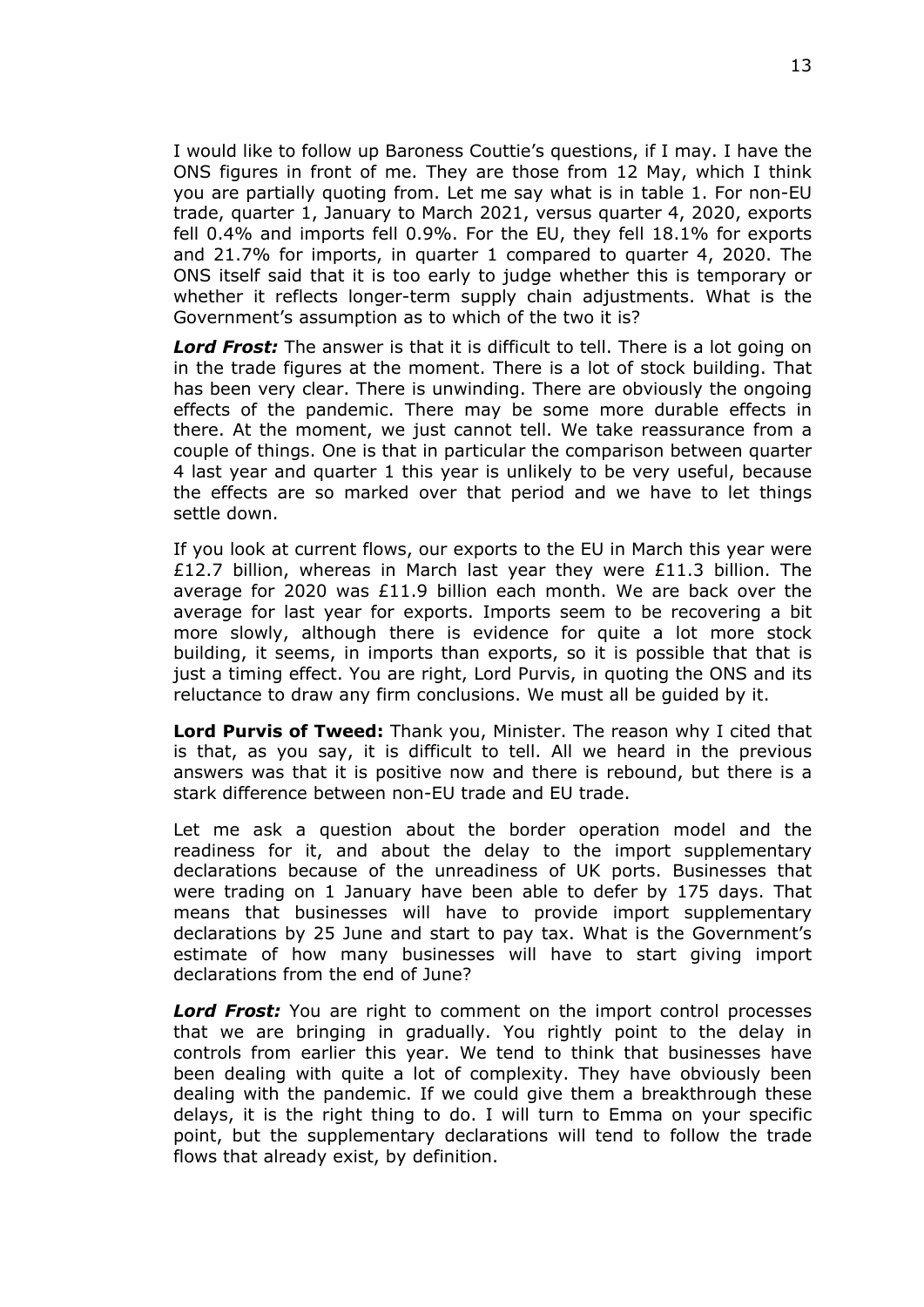*Emma Churchill:* I do not have the specific number you asked for, Lord Purvis, which is the precise number of businesses that will need to put in a supplementary declaration on the first day when supplementary declarations are required. As Lord Frost says, it is on a rolling six-month basis. If you started bringing your goods in on 1 January, it will be six months after that. If you started on 1 February, it will be six months after that, and so on.

That, of course, is for businesses that chose to take advantage of the possibility of putting in their supplementary declarations up to six months later. We know from our HMRC colleagues that, in fact, some businesses chose not to take advantage of that, especially large businesses. Some large businesses said, "We don't want to have to change our systems twice, so we will start putting in full customs declarations straightaway". It is not as simple as just counting the amount of trade, because some have chosen to put their full declarations in and some have not. I am afraid I do not have precise figures on that for you.

**Lord Purvis of Tweed:** Could you write to us and outline the proportion of businesses and your estimate of the impact? In the absence, Minister, of the Government doing an impact assessment of the TCA, and indeed of the border operating model, we do not know what the impact on businesses will be for the new declarations that they will have to make after the 175 days.

Can I return to the point you mentioned about the support fund, Emma? I was a bit confused. You mentioned that there was £80 million and you said it had been well spent, but then you said there was plenty left in the pot. Why is it underspent after six months?

*Emma Churchill:* Apologies, I should have been clearer. I was referring to two different sets of funding that the Treasury provided. The first was over £80 million directed at supporting customs intermediary businesses to expand. That started last year and, I believe, is now completely accounted for.

The second fund, which was launched in March this year, is for SME traders themselves to access consultancy or other support services to help them to get to grips with the new rules, and indeed access a customs intermediary if that is appropriate for them. That is a £20 million fund also being run by colleagues in HMRC. I understand that they have received around 2,000 applications from SMEs for that fund so far, totalling £3 million, which is why I said it was a £20 million fund with about £3 million so far applied for. There is plenty left in that fund should SMEs wish to apply for it.

**The Chair:** I very much regret that we have to leave that line of questioning there. It has been another very interesting short session. Can we move, please, to Lord Lamont?

Q10 **Lord Lamont of Lerwick:** Good afternoon, Lord Frost. I want to ask you about equivalence and the financial services sector, and what outcome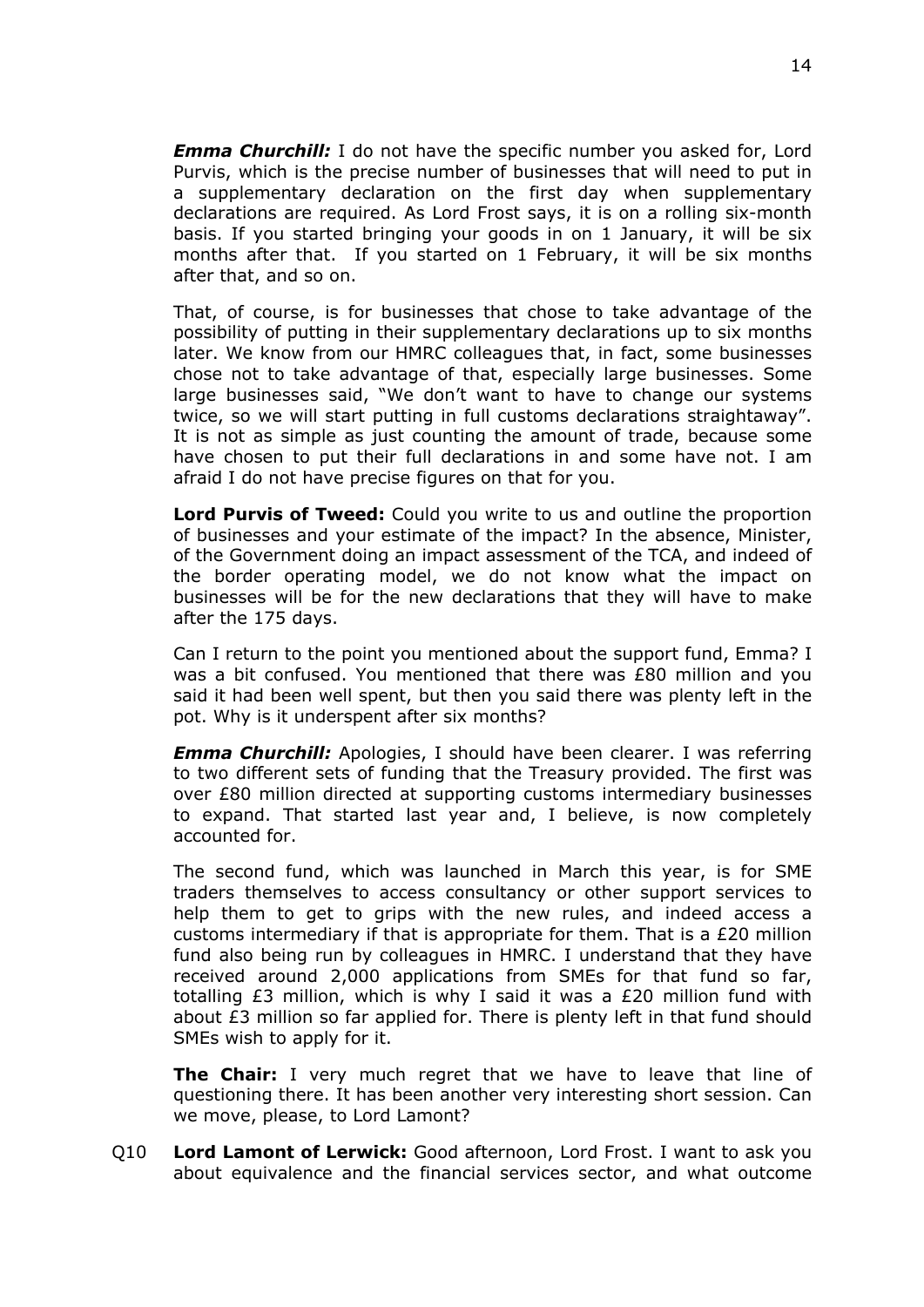the Government may be expecting on equivalence decisions and their importance. First, would it be fair to say that increasingly in the financial services sector people are not looking with great hope for equivalence because they think it involves giving up too much autonomy? Secondly, it is a very political weapon, as the record with Switzerland shows, likely to be used by the EU as leverage when we are negotiating with the United States on a free trade agreement. Lastly, it can be withdrawn at fairly short notice.

*Lord Frost:* It is probably fair to say that there are different views in the City itself on this question, as there have been throughout the period since the referendum, but the reality of the position remains as before. We have both been assessing each other's equivalence arrangements since last year. We sent in thousands and thousands of pages of material even though we were operating the same rules as the EU at the time, and we are still waiting for the EU to complete some of those processes.

Obviously, the City has to get on and do its own thing pending that, and, increasingly, that is happening. We have agreed a memorandum of understanding with the EU on UK-EU relations on financial services. I think we are still waiting for that to be signed off at the EU end, but the text is essentially agreed. That provides a forum. It does not in itself necessarily accelerate the equivalence processes. You are right; that is the balance of advantage and disadvantage on equivalence. Different kinds of firms take different views on that.

**Lord Lamont of Lerwick:** I think I am right in saying that the forum meets only very occasionally—twice a year or something like that whereas regulators talk all the time. What do you think will happen on two time-limited equivalence decisions that are of importance and where it is difficult to see that the EU could substitute other arrangements, namely the central securities depositories decision, which expires in June this year, and the one relating to central counterparties, which expires on the same date next year? Both are of huge importance to the EU. Are we expecting a decision soon on the first of those two?

*Lord Frost:* The Treasury is in the lead in managing this day to day. I think I should be careful in commenting on a financial services issue of this nature. I am clear that the EU took those decisions on equivalence at the end of last year because it thought they were in its interest. When it comes to renewing them, I guess it will look at them in the same way. As you say, they are pretty fundamental pieces of legislation for the way financial services systems work, and that is why it took those decisions. EU decisions in this area are autonomous and there is only so much we can do to influence them.

**Lord Lamont of Lerwick:** But if the one in a month's time was not renewed, it would have a very big impact both on the EU and on ourselves.

*Lord Frost:* I think you are right.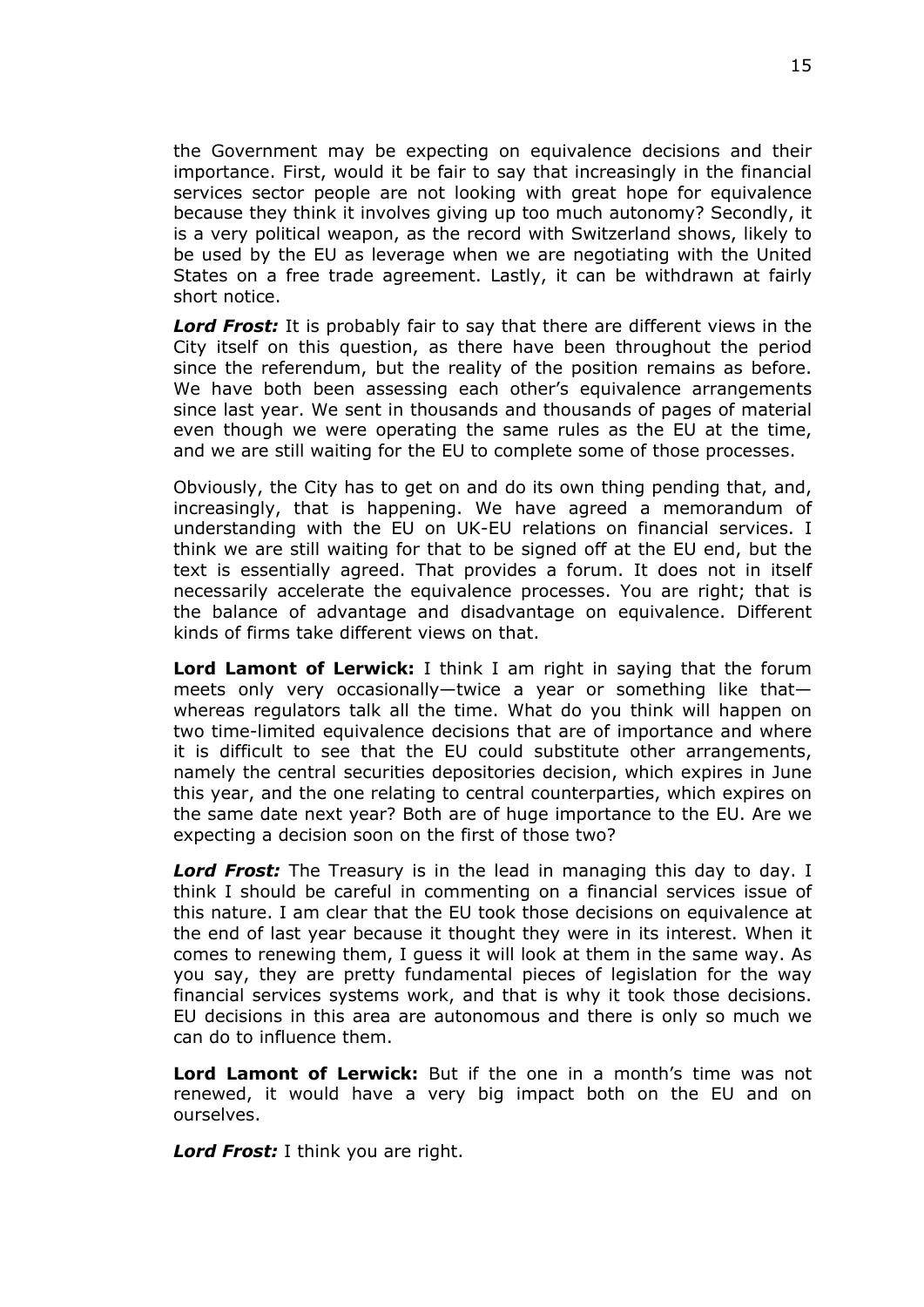**Lord Lamont of Lerwick:** Thank you.

**The Chair:** Thank you very much indeed. We move to Lord Tugendhat.

**Viscount Trenchard:** Am I not meant to come first, Lord Chairman?

Q11 **Lord Tugendhat:** I am so sorry. Good afternoon, Lord Frost. You will be aware that the Sub-Committee of our predecessor Committee produced a report concerning services, in particular the problem we are dealing with now of creative professionals. There has not yet been a government reply to that. Are you now in a position to comment on the Sub-Committee's report?

*Lord Frost:* Thank you, Lord Tugendhat. We are very aware of that report. I read it with interest. We will be replying to it quite soon. It is very interesting and, as you say, it raises many of the issues that we have found ourselves dealing with in a practical way, notably on the question of cultural workers.

What we are seeing in that particular context are the consequences of the end of free movement, and the fact that service providers who move to deliver services have to deal with a different set of arrangements for visas and work permits. We will be offering as much support as we possibly can on that, but it is a new environment, and we all have to work within it.

**Lord Tugendhat:** How did the situation arise? I understand that both sides were anxious to avoid this outcome, yet here we are. Both sides put forward proposals. What was the cause of the difficulty?

*Lord Frost:* The fundamental underlying difficulty is that we cannot end free movement into the UK without ending free movement out of the UK, and, therefore, we are in a new situation. We put forward arrangements on the so-called mode 4 provisions, which would have covered musicians, actors, cultural workers and their support and so on, and would have meant they did not need work permits. The EU's view was that it did not want to agree ambitious mode 4 arrangements as a matter of principle. It wanted to parallel its other recent free trade agreements. That is why that did not prove possible.

The EU proposal was, essentially, a visa waiver agreement that would have amounted to us ceding control over our ability to require visas for people coming into the country to deliver services, so it would not have been consistent with the end of free movement. Its proposal was a lot narrower and would not, in fact, have dealt with many of the problems that have arisen. That is the negotiating history. We think our proposal would have dealt pretty comprehensively with most of the problems, but, as in so many other areas, the EU did not really want to go beyond precedent, so we are where we are.

**Lord Tugendhat:** We are where we are, as you say. How will we get out of where we are? How do you plan to address the barriers to mobility, and what kind of agreement do you think it might be possible to achieve?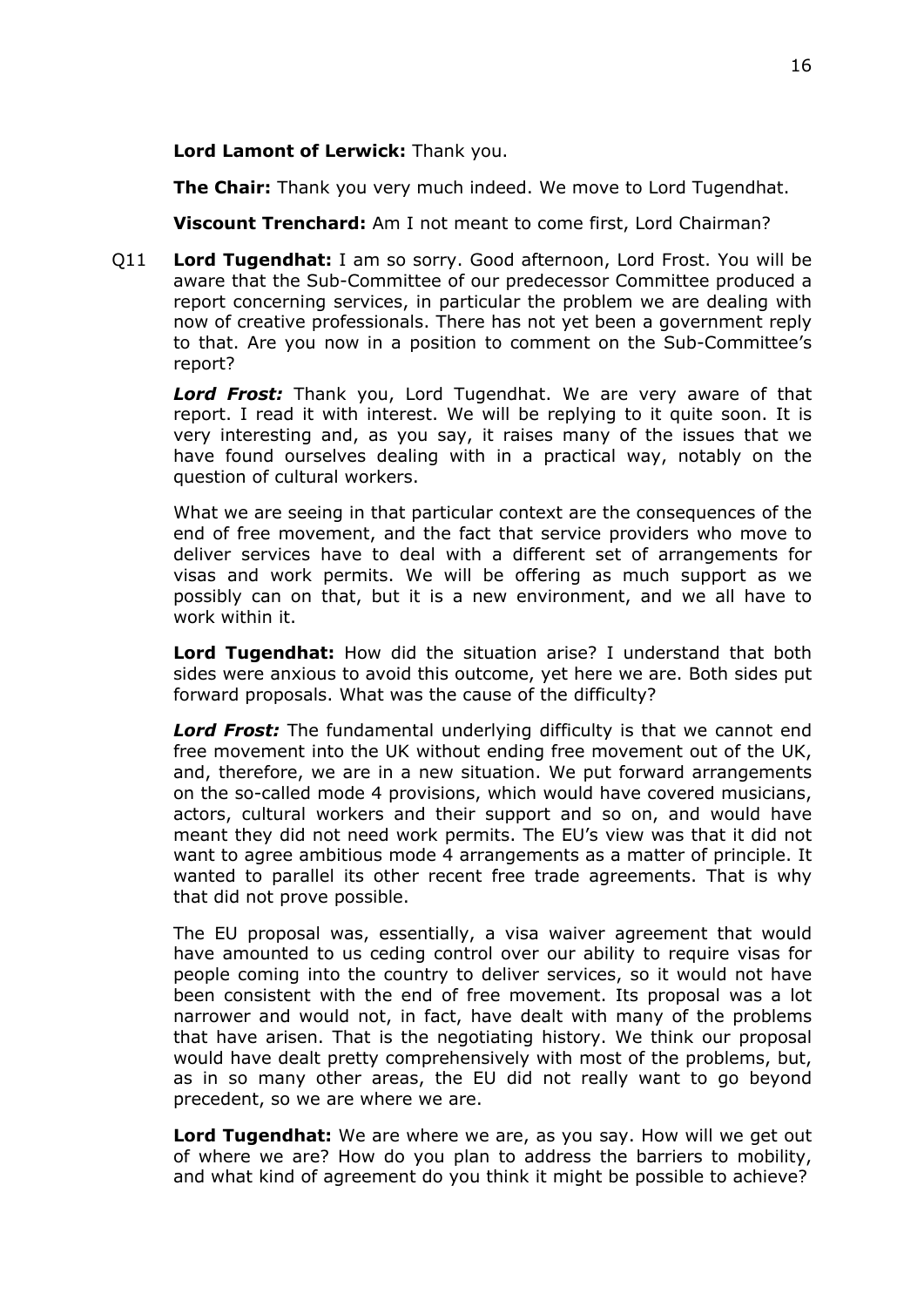*Lord Frost:* That is now for DCMS to take forward. The Secretary of State has taken a lot of time and effort to drive it forward. Where we are at the moment is providing some central support and expertise for culture workers in particular. There is a working group that meets and shares information. Our embassies are in touch with all the Governments of the EU to establish properly what is needed to deliver cultural services, as it were, in the EU. We have ascertained that in 17 of the 27 countries the requirements are either zero or quite minimal. We are trying to make sure that it is easy for musicians and actors to find the necessary information, to support them in applying for a visa if they need it, and to do the most we can to support them in getting used to the new situation. We are all working very actively on that.

**Lord Tugendhat:** Would I be right in assuming that there are differences of view between the various Member States, and that this is an area where, although Brussels is obviously your interlocutor, different member states attach a different priority to a matter of this kind?

*Lord Frost:* Yes, there are quite big differences between Member States and what they require. From memory, I think, for example, France and Germany are pretty liberal, and have minimal or non-existent paperwork requirement for short-run cultural visits. Some others require a lot more. This is one of the areas where there is not EU competence; there is Member State competence. There is a lot of historical practice and precedent as well, in how they see their own interests. We hope that at least some may relax the rules and make life a bit easier. We ourselves are very relaxed and have a very liberal regime; it is easy for musicians and others to come to the UK and perform.

**Lord Tugendhat:** Thank you very much.

**The Chair:** We come a bit later than we should have done to Viscount Trenchard.

Q12 **Viscount Trenchard:** Thank you, Chair. Minister, I am very honoured to be able to ask you questions today.

My question is about the EU's draft data adequacy decision. As you know, the European Parliament's civil liberties committee voted to request the Commission to withdraw the draft decision to grant the assessment. Do you expect the draft data adequacy decision to be confirmed, and, if so, when?

*Lord Frost:* Where we are is that the Commission has carried out the necessary thorough assessment of our legislation and, not surprisingly, concluded that we provide an adequate level of data protection. It is not all that surprising, as we are operating the same legislation at the moment. We are glad that it has got there. It now has to be signed off by the Member States—by the Council—which we hope should happen quite soon.

We have been watching the Parliament's interest in the subject. It takes a close interest in the issue. It does not have a formal role in the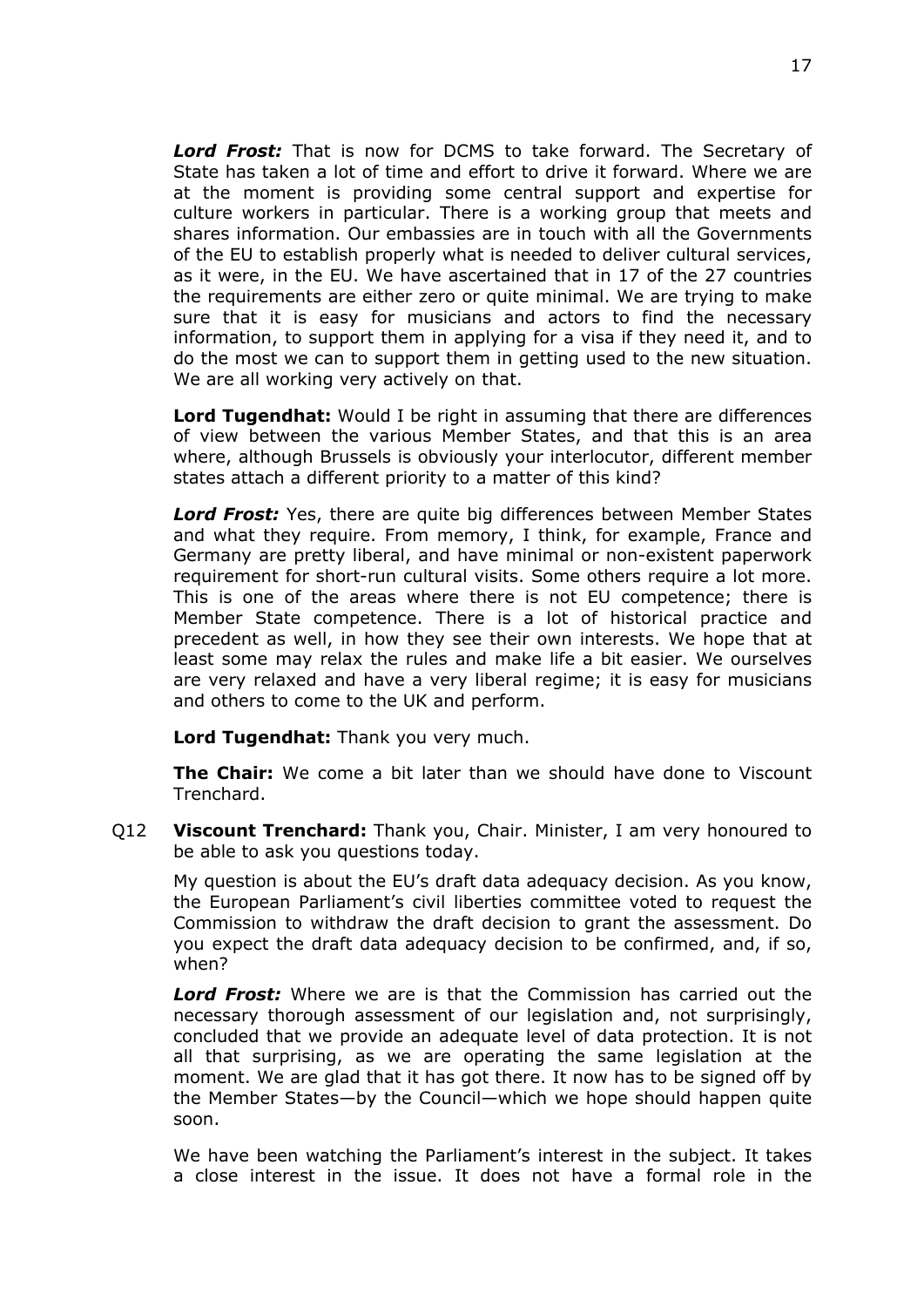adoption process. Its resolution is non-binding. When it votes on it, it will be interesting. I am sure the Commission and Member States will take due note of it, but it will not stop them, we hope, endorsing and completing the process of data adequacy. It needs to be completed very soon, obviously, because the bridging arrangement in the treaty, to take account of the fact that data adequacy was not given on 31 December, lasts only until the middle of the year. That is the timeframe.

**Viscount Trenchard:** As you know, the European Court, in the *Schrems II* judgment, invalidated the US Privacy Shield arrangement. How do the Government assess the risk of European Court legal proceedings against any adequacy decision?

*Lord Frost:* As we have all learned from observing the EU's behaviour in this area over the years, it takes this aspect of its third-country agreements very seriously, and the court polices them very closely. Obviously, that is autonomous for the EU.

We are confident that, whatever we do in future, we will be observing the very highest data standards and we will continue to have adequacy, or at least there is no reason why we should not. The workings of EU institutions in this area are not something we can necessarily influence, but we are confident that there is no reason why the arrangements should be overturned by the courts, as we see it.

**Viscount Trenchard:** Do you think that the Government should be doing anything to minimise the risk of future UK-EU divergence on data protection? Of course, we have a more flexible data protection arrangement with Japan in our new trade deal with Japan. Interestingly, the EU also has a deal with Japan. What will we do to minimise the risk that the decision might be reversed or not renewed in the future?

*Lord Frost:* You are right to point, Viscount Trenchard, to the fact that the EU has adequacy agreements with other countries that do not operate EU legislation, and it looks at high standards and protections in relevant areas. If we want to retain adequacy, we will need to maintain high standards of protection. I am confident that is what we will want to do anyway, so there is no reason, on the face of it, why there should be a difficulty. We will, of course, retain the right to develop our own arrangements as we see fit, within those principles. That is one of the benefits of Brexit.

**Viscount Trenchard:** Thank you.

**The Chair:** Thank you very much indeed for that. We move to another very important area with Lord Wood.

Q13 **Lord Wood of Anfield:** Good afternoon, Lord Frost. It is very good of you and your team to be with us today.

I want to ask you about Part 3 of the TCA, on law enforcement and cooperation in criminal issues, which has been operational for four months or so. It has been an unusual four months, as we all appreciate, partly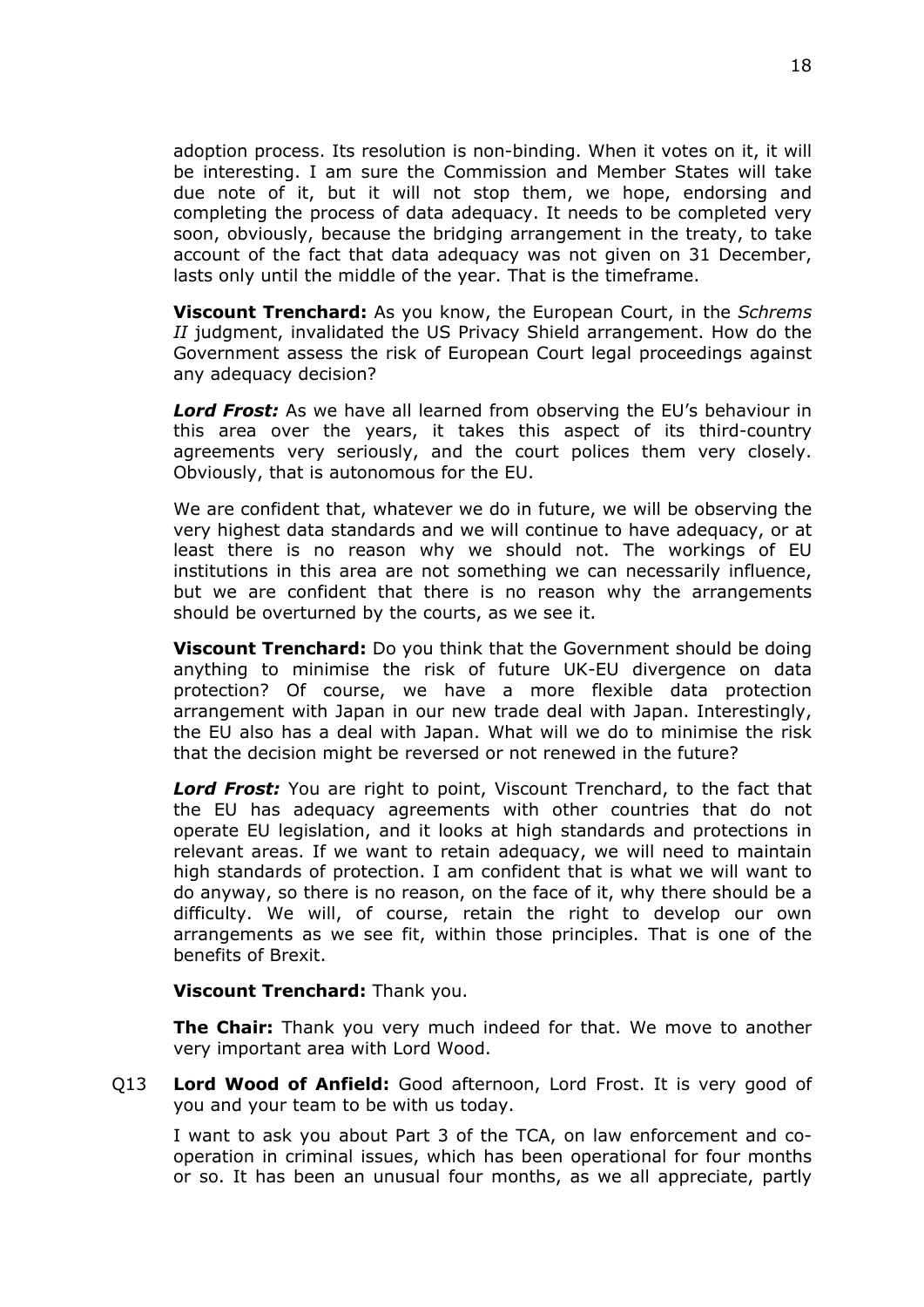because of Covid. We also appreciate that these are early days. Could you give us a sense of your assessment of the operational effectiveness of the new regime to date, in particular compared to the regime that preceded it? How does it compare with arrangements before the end of last year?

*Lord Frost:* As you say, it is early days, and it has been unusual as regards movements across borders and all sorts of things in the last few months. We are confident that we agreed an exceptional deal with a comprehensive package of capabilities in Part 3 of the treaty. I say "we", but, actually, it was Rebecca, by my side, who was then doing that and takes all credit for achieving it.

In most cases, we agreed law enforcement tools that do the job pretty effectively. Certainly, the indications I get are that they are largely working well. Obviously, SIS II is an area where it was clear from the start, unfortunately, that that was not on the table. We are using Interpol channels, and routinely exchanging information on those. That is what we did before we joined SIS in 2015, and that is what we do with the rest of the world. It is working effectively, and we have a plan to invest in longer-term capabilities to make it work better going forward.

The other area that may be worth mentioning is extradition, where we are still waiting for one or two countries to implement legislation in domestic law to be able to implement that bit of the treaty. A number of countries have bars on the extradition of their nationals to the UK, which is what we expected, and it is characteristic of these sorts of extradition arrangements that that happens. Those are the two areas I would mention as being different. Some of the problems with extradition will disappear over time.

**Lord Wood of Anfield:** Can I ask you a follow-up about SIS II? This is an issue that not just commentators, but the Commons Committee and Lord Ricketts's Committee, have raised concerns about. In light of the Home Secretary and the Chancellor of the Duchy of Lancaster assuring us that we will be safer post Brexit than before, could you give us a sense of how the new Interpol database is working? Both Committees, of the Lords and the Commons, expressed concern that the Interpol database did not have the same level of information or provide it at the same speed as SIS II. Is that not a continuing concern?

*Lord Frost:* It is obviously not the same as SIS II, and it does not have the speed or the automaticity of SIS II—we know that—but that does not mean that the alternative cannot work effectively. All the indications I have are that it is working effectively. As I said, we use Interpol channels with other countries. Actually, one of the few advantages of the EU being clear from the start that it was not going to do this was that at least everyone could prepare for the new situation, and our operational partners have got used to the possibility and are working with it well. That is the indication we have. Obviously, it remains to be tested in normal conditions, as virtually every other aspect of the treaty does.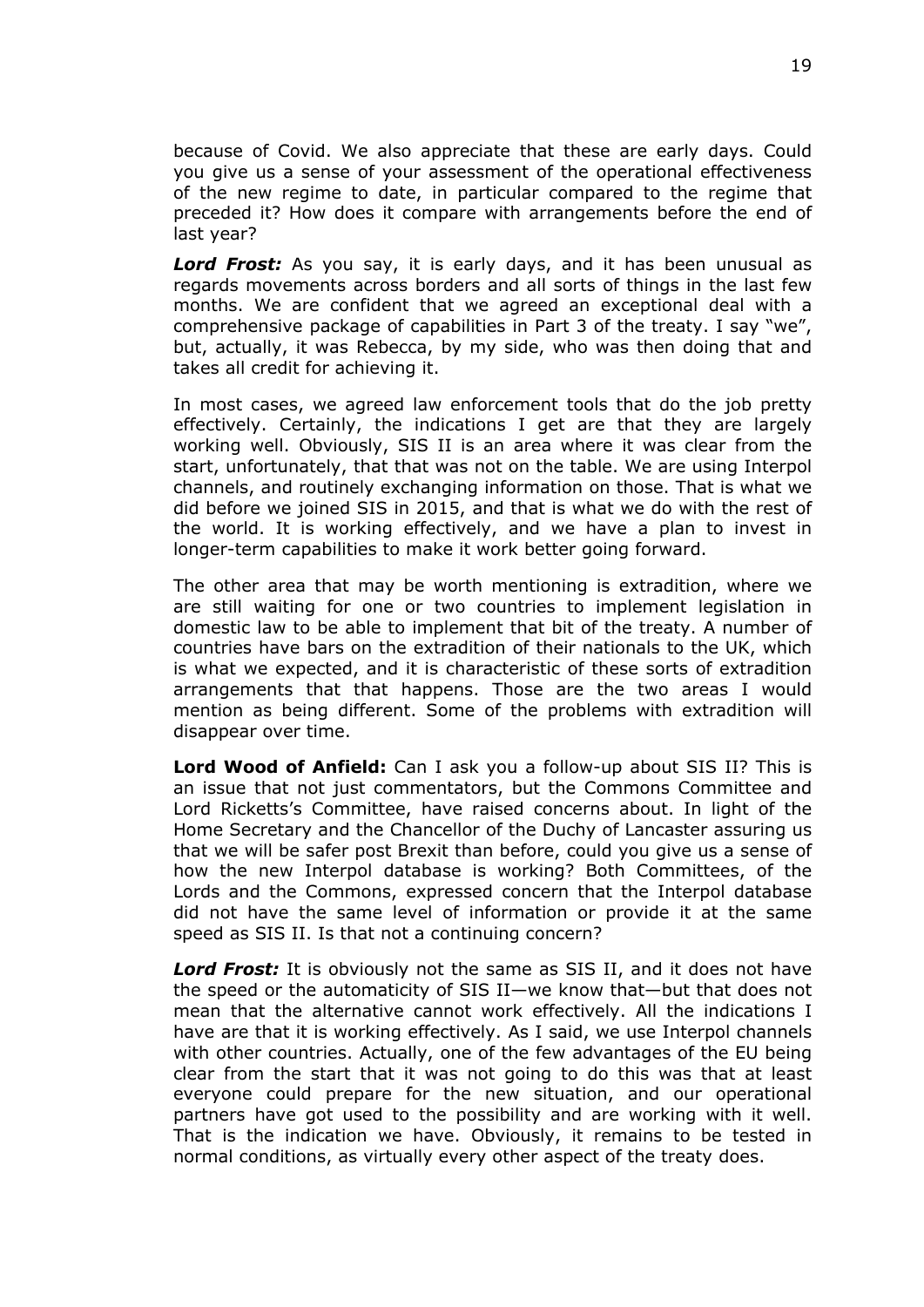**Lord Wood of Anfield:** Thank you. Another issue that the Committees have been raising is the structural problem, as it were, in the fact that the UK can be suspended from the arrangements, or even that our cooperation can terminated, if we do not remain in step with EU data protection laws or if we are found to have breached fundamental rights in handling data. Does that fragility of our position provide a concern for you?

*Lord Frost:* We are not planning to breach the ECHR or data protection laws, so it is not a concern in that sense.

**Lord Wood of Anfield:** Sorry to interrupt, but we may deviate from EU data protection laws, and this requires us to keep in step as a condition of our engagement.

*Lord Frost:* I think that is not quite correct, in the sense that there are alternative arrangements in the treaty that provide for other ways of exchanging data, in the unlikely event that we lose data adequacy. I am looking at Rebecca, whose memory may be being tested on this subject, but I think that is the situation. Specific and very heavily negotiated provisions on suspension and termination apply to both sides. The agreement can be terminated in any case by either side for any reason, at notice. Some of the issues around the ECHR, and data are to some extent political signalling rather than substantive.

*Rebecca Ellis:* It is quite normal in an agreement on law enforcement of this nature. This agreement is unusual in its breadth and depth. In this sort of international agreement on law enforcement co-operation, it is quite normal to have very broad termination and suspension provisions that can be used at the broad discretion of either party. Normally, it is quite a different arrangement from trade agreements in that respect, which reflects the proximity of these kinds of issues to the fundamental areas that the Government and Parliament have to retain discretion over.

The EU has made some declarations about the circumstances in which it might choose to use those provisions, but the fact that there are broad termination and suspension provisions available at the discretion of each of the parties is quite normal. It is just that it has chosen to make some statements for internal reasons as to circumstances when it might choose to use those.

**Lord Wood of Anfield:** Okay, thank you. Very quickly, could you give us a sense of how in the future the Government intend to keep both Houses of Parliament updated on the operation of part 3 as it evolves?

*Lord Frost:* I can give you a sense. It is probably an area where, in accordance with our doctrine, it would be for the Home Office, the Home Secretary and the relevant scrutiny committees to be kept informed on the detail. There has been at least one hearing on the subject with the committees. I think that, at least at detailed level, is probably the right route.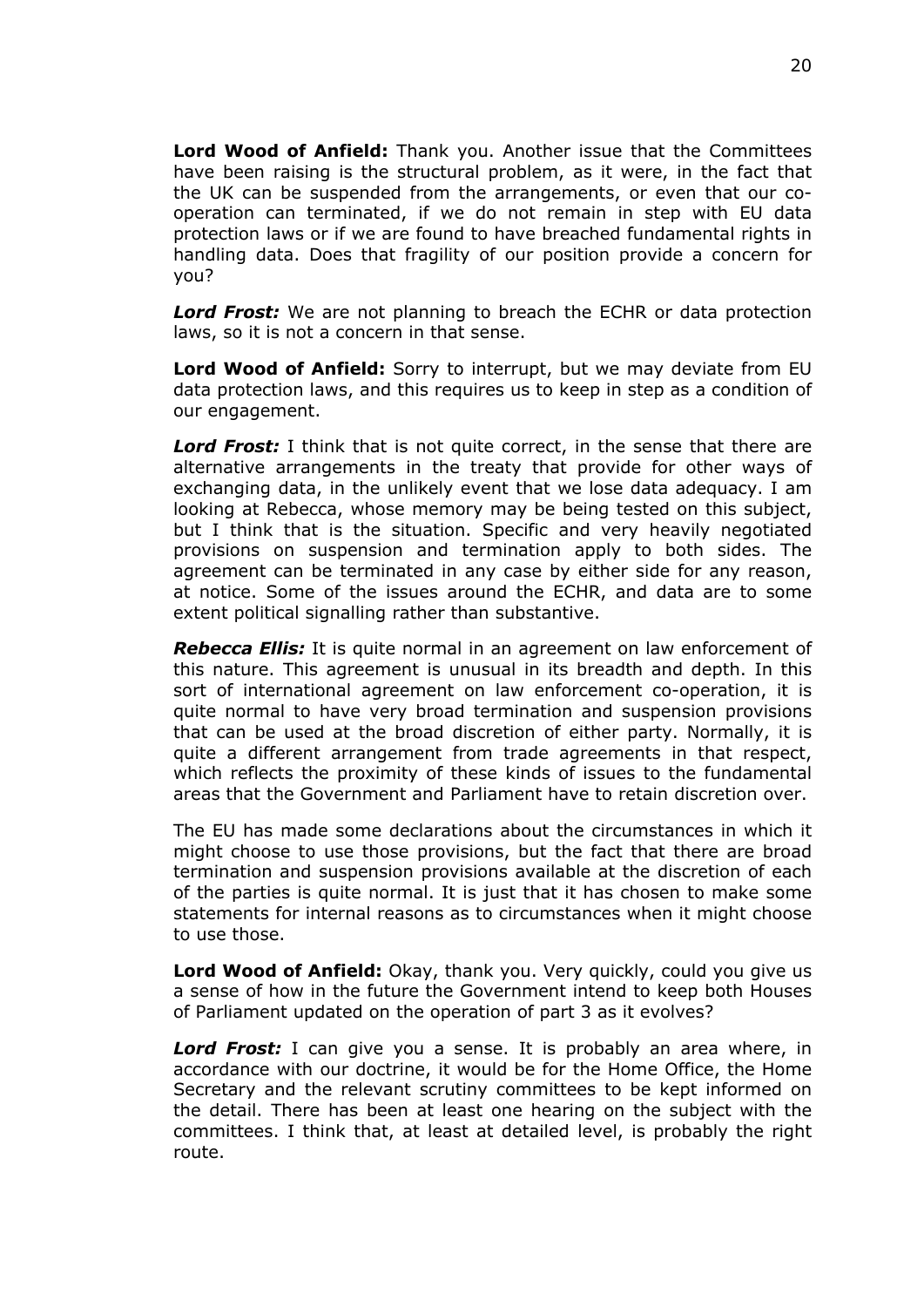**The Chair:** Thank you very much. We move to Northern Ireland and the Chair of our Northern Ireland Committee, Lord Jay.

Q14 **Lord Jay of Ewelme:** Thank you very much, Chair. It is good to see you, David, and it is good to meet Emma Churchill and Rebecca Ellis.

I have one or two questions on Northern Ireland. As the chairman of the Committee on the Protocol, I have to say that, for somebody outside the inner circle, it is sometimes a bit difficult to weave one's way between the *Mail on Sunday* and the *Financial Times*. Could you confirm reports that the UK and the EU are working through 27 areas of contention in relation to the Protocol? Can you tell us what are the most serious outstanding areas of contention and what progress you are making in resolving them?

*Lord Frost:* Thank you, Lord Jay. It is nice to see you again, too.

I think you are right; the operation of the Protocol since the start of the year has thrown up quite a lot of issues of various kinds, all of which we are trying to discuss with the EU. There are certainly 20 or 30, I would say, on the list, and we are making limited progress on some of them. Some of them are important without being absolutely fundamental to the way the Protocol works. Rebecca is doing this day to day, so she may want to add some detail.

*Rebecca Ellis:* Discussions are very actively ongoing on a continuing basis, as they have been for a number of weeks. There are meetings with the Commission today, tomorrow and Thursday. It is happening on a continuing basis. The UK has been consistently putting papers and so on into that process to try to ensure that it is a constructive discussion focused on finding solutions to some of the wide number of challenges being experienced with the operation of the Protocol.

Some of the issues covered are well known. Others have been the subject of a bit more comment recently. Over the weekend, medicines were the subject of some press commentary on Friday and Saturday. Others are areas that you will be very familiar with, such as the extent of the checks required for SPS rules and some of the challenges around customs declarations. There are, as Lord Frost said, between 20 and 30 issues, depending on how you categorise them, and it is fair to say that they cover the whole range of areas covered by the Protocol.

**Lord Jay of Ewelme:** Thank you very much for that. I see that the BBC has a road map for all of this. Would you be able to let the House of Commons and the House of Lords have a copy as well? It is rather easier than watching it online.

*Lord Frost:* The difficulty is that it is a live document, or, more accurately, two documents. There are two versions of the document, one owned by us and one owned by the EU, and they are evolving. We would prefer to see if we could get a bit further in the confidential negotiation, if that is okay with the Committee, and see whether we can move it forward a bit further, without releasing negotiating documents at this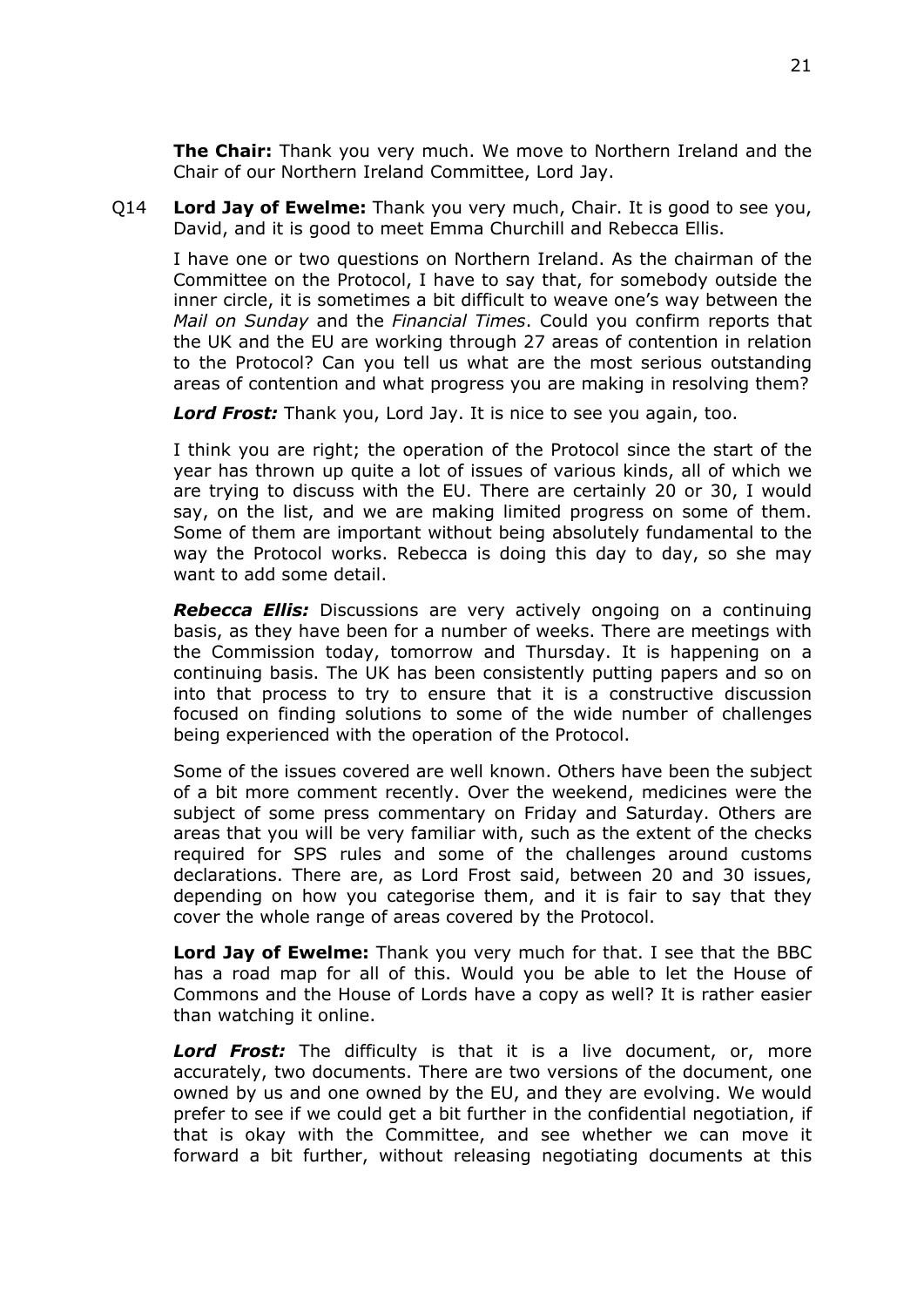stage. It is a little unfortunate that some of the documents seem to have got out through some other route.

**Lord Jay of Ewelme:** Thank you very much for that. Could I follow up on one point that Rebecca Ellis talked about, which is the rather difficult phytosanitary question? Do you see any room for compromise between the British and the EU red lines on equivalence and dynamic alignment on food safety and animal health rules that could substantially reduce the burden of the Protocol? What is your response to suggestions of a temporary alignment of rules?

*Lord Frost:* It has been a fundamental issue of principle that we do not dynamically align with EU rules in this or any other area. That is not for ideological reasons. It is because, as you know, we need to keep control over these rules if we are to do trade agreements with other third countries. They are central to that and we cannot outsource them. We hope that some of those agreements might be reached relatively soon, so I do not think the temporary alignment proposition really solves the problem. I think we will confront the real problem soon enough either way.

We would like to see an equivalence arrangement that reflects the fact that we both operate high food standards that are, in most areas, extremely similar, and that should enable reductions in paperwork and checks. The EU has agreed such processes with New Zealand and Canada. There are such provisions in a number—I think half a dozen or so—of other recent free trade agreements that the EU has reached, but, unfortunately, not with us. It did not want to include the equivalence mechanism last year, but, if it would like to, we would be very happy to pick up negotiations again.

**Lord Jay of Ewelme:** Do you have the sense that it is inclined to do that, or has an impasse been reached?

*Lord Frost:* The discussions are not over. There is still a pretty significant difference between the two conceptions that may, in the end, make it difficult to reach agreement, but we keep trying.

**Lord Jay of Ewelme:** Thank you for that. Can I ask you one broader question? You were in Northern Ireland recently, which I was very glad to see, and you saw many on the unionist side. What steps are the Government taking to calm the political and community tensions that have arisen in Northern Ireland partly because of the Protocol and, indeed, may arise in the future? This is quite an important part, I imagine, of the Government's overall policy.

*Lord Frost:* Very much so. We have an overriding interest in stability, prosperity and security in Northern Ireland, obviously. We are responsible for that. It is primarily the responsibility of the Secretary of State for Northern Ireland, and he remains in close touch with all ranges of opinion in Northern Ireland all the time. He was extremely active during the periods of protest last month, as indeed were most strands of political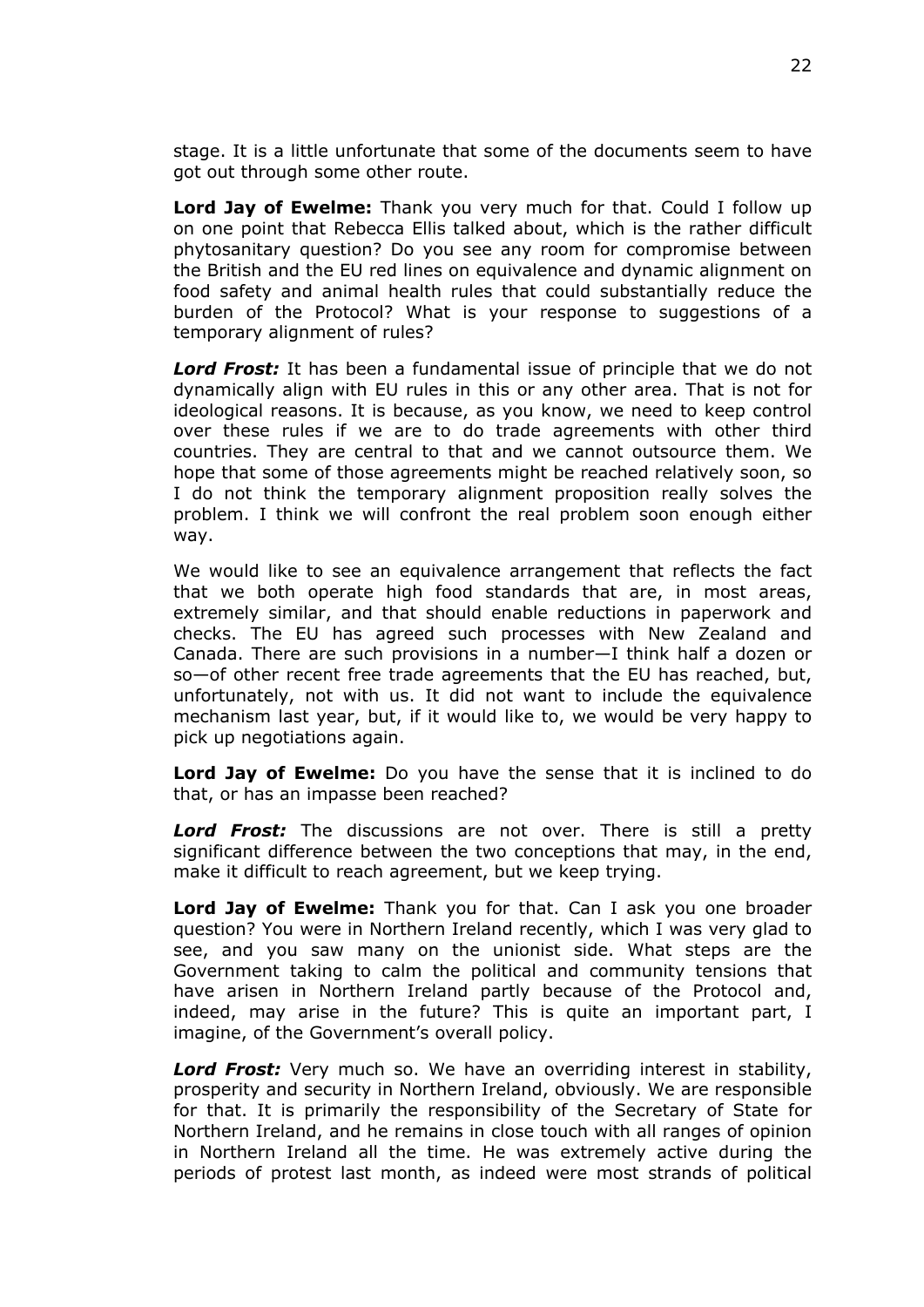opinion in Northern Ireland, in trying to calm them. We have absolutely no interest in seeing anything other than calm and stability in Northern Ireland.

**Lord Jay of Ewelme:** Is the Prime Minister much involved in this, too? I think back to times when Mrs Thatcher, John Major and Tony Blair were all very much involved. You talked about the Northern Ireland Secretary, and you are clearly very heavily involved yourself. Is the Prime Minister, too, much involved in all of this?

*Lord Frost:* I think the Prime Minister is involved in the appropriate way. He talks to the key players in Northern Ireland regularly, and remains in touch with them, and I expect him to carry on doing so.

**Lord Jay of Ewelme:** Thank you very much. I have one final point. You talked, in answer to an earlier question, about the need for as open and good a dialogue as we can manage, or as you can manage. I hope it will be possible for you to pursue this conversation in slightly greater detail at some later stage during the summer with the Committee on Northern Ireland. I will just leave that as something to think about, which you might take up separately.

*Lord Frost:* Yes, that is understood.

**Lord Jay of Ewelme:** Thank you, Chair.

**The Chair:** Thank you very much indeed. I stress that we could have spent all 90 minutes discussing the issues of Northern Ireland.

Before we come to the very last question—the home leg will be run by Lord Hannay—there are four supplementary questions in extra time. That would, I am afraid, rely on you being able to stay for an extra five to 10 minutes, Lord Frost. Is that at all possible?

*Lord Frost:* Yes. If we can keep it to 10 minutes, we should be able to do that.

**The Chair:** It will certainly be less than 10 minutes. I call Lord Hannay.

Q15 **Lord Hannay of Chiswick:** Thank you, Lord Frost, for the evidence you have given so far.

Could we turn to Gibraltar? First of all, could you update the Committee on the negotiations between the UK and the EU over the treaty that was envisaged under the 31 December arrangement between the UK, Spain and Gibraltar? Do you expect the negotiating mandate to be agreed by the Council soon? If so, when? Are the provisional arrangements for Gibraltar that were agreed on 31 December at risk of expiring if a bit more of a move-on does not take place? Thirdly, on trade, is it the UK's intention to keep Gibraltar within the scope of the trading agreement's arrangements with the EU, and how does that fit with the First Minister's idea of perhaps joining the EU customs union?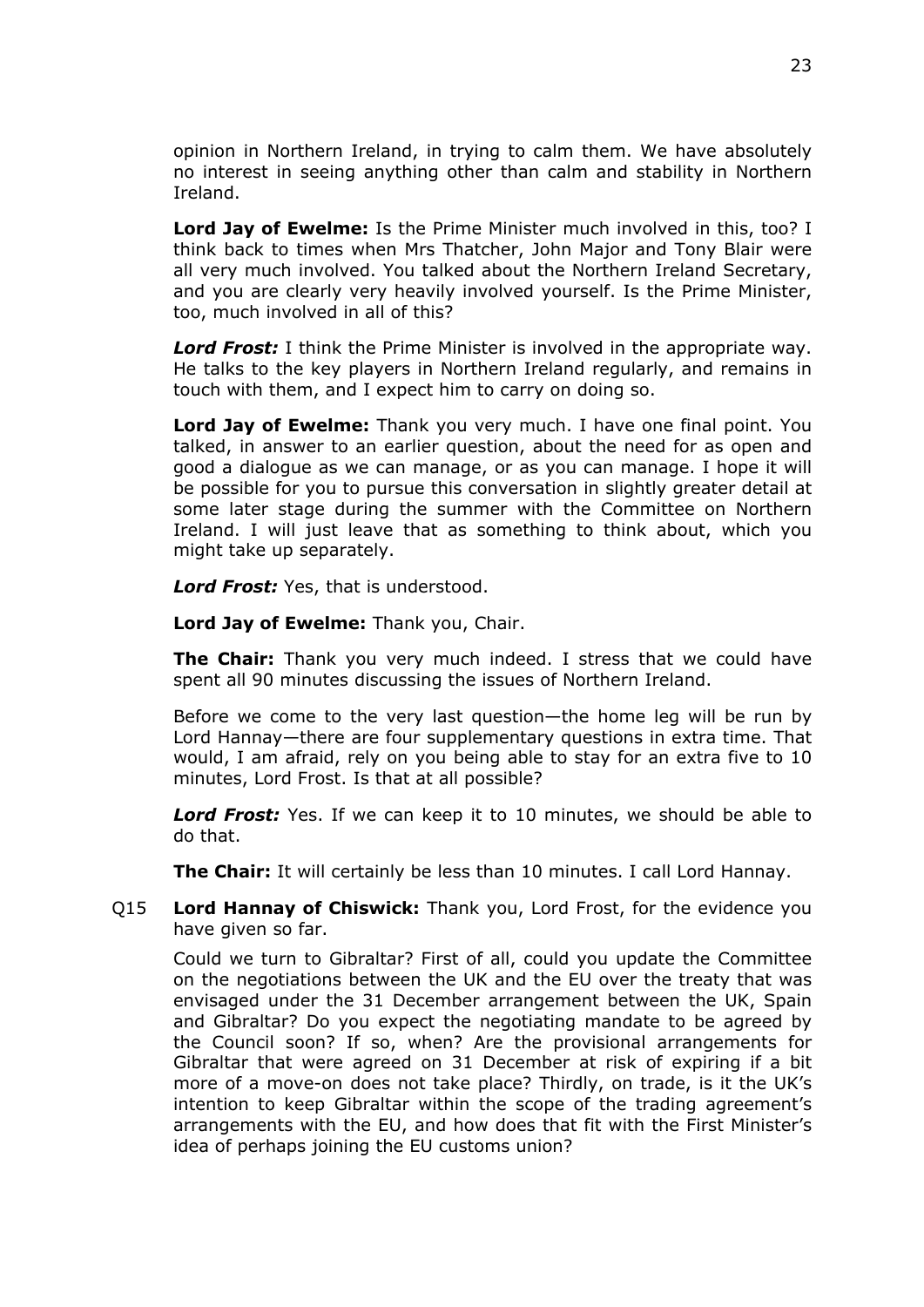*Lord Frost:* There is a lot there. I will try to be as quick as I can. As you say, we reached a political agreement on 31 December, and, since then, we have been waiting for the Commission to produce its mandate. It seems to have got held up somewhere in the processes in Brussels. We hear that there is some working through the detail happening between interested parties, although we are not 100% sure of all the detail of that. We understand that the process is now coming towards a conclusion and we are hoping, as we hear, that the Commission will submit its mandate towards the end of this month for Member State approval. Hopefully, that approval will come quite quickly and we can kick off negotiations by the end of June. That is our current expectation. It could slip further, but we are keen to bring a degree of process and certainty to it.

The current arrangements, as you say, rest on the political agreement, and I think they can rest on that as long as necessary, as long as there is momentum in the process for negotiation of a legally binding arrangement. I do not think there is an immediate difficulty.

On your final question, on goods and customs, the framework envisages a bespoke customs union between the EU and Gibraltar, so there is no physical barrier. Gibraltar does not, in fact, produce many, if any, goods itself, as the Chief Minister said in his hearing in January, so it is, to some extent, theoretical, but that is the current plan. There is a good level of detail to be worked through when we get to the treaty.

**Lord Hannay of Chiswick:** Have I got this right? Are you saying that, if we ran on to the end of the year without a formal agreement between the UK and the EU over Gibraltar, you think it would be possible to prolong the temporary arrangements that came into force at the beginning of this year and are operating now? I suppose it would depend on the number of other postponements.

**Lord Frost:** I do not see any reason why that should not be the case. It would be for both parties to consider at that point, if we get to it. I hope that we will not and that we get into a constructive negotiation about the legally binding treaty that will deal with the problem.

#### **Lord Hannay of Chiswick:** Thank you.

**The Chair:** Thank you very much indeed. We come to the four additional questions, the first of which will be asked by Lord Lamont. Each of these will have two minutes.

**Lord Lamont of Lerwick:** Lord Frost, on Sunday you wrote a rather pugnacious article in a tabloid in which you said that the EU should stop political point-scoring and become more constructive. Today, you started by saying—

**The Chair:** Lord Lamont, you managed to mute yourself half- ay through the question.

**Lord Lamont of Lerwick:** Sorry. Could I try to encourage you to go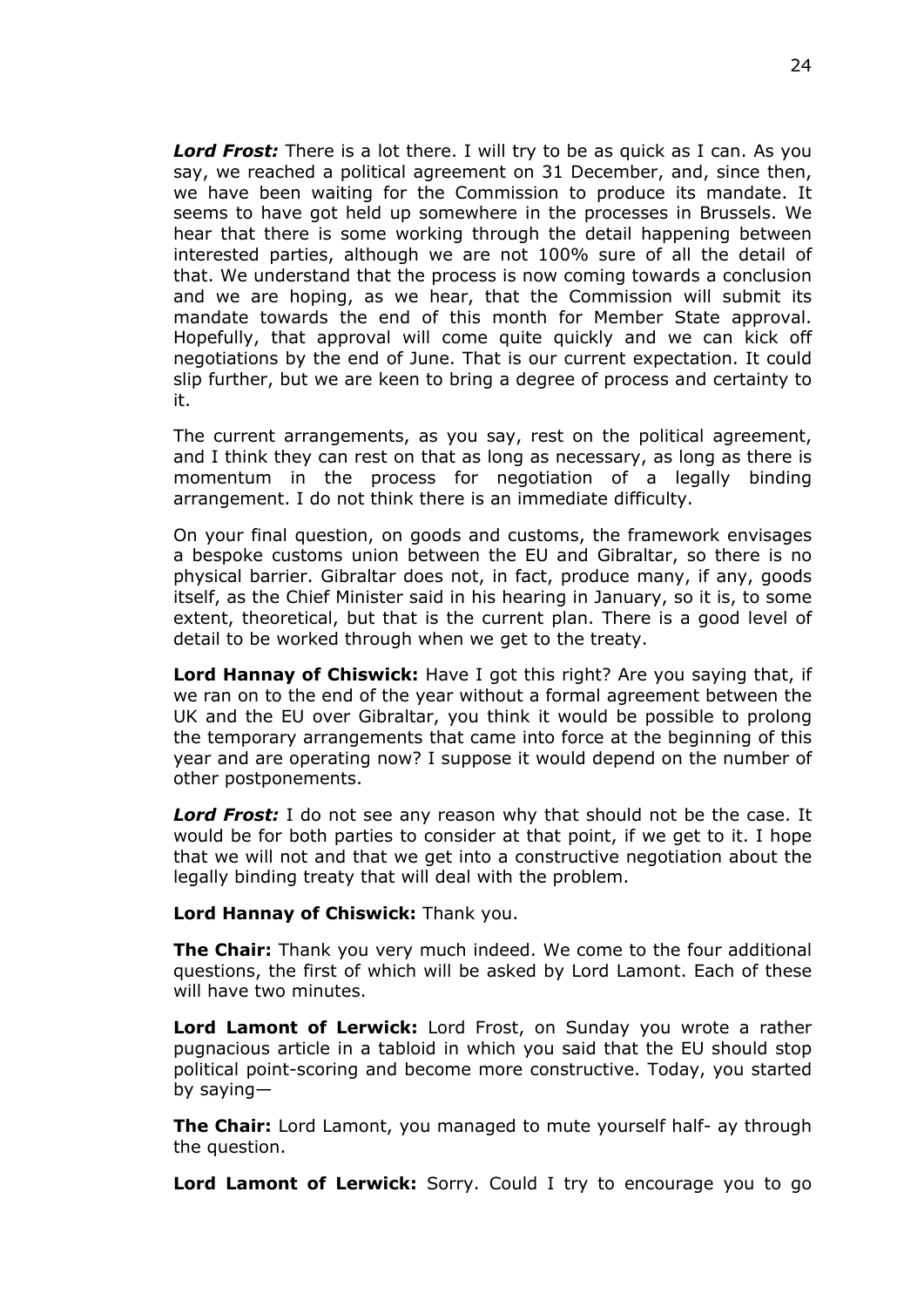back to your alter ego in the tabloid on Sunday, and pose two questions publicly to the EU about the MIP? The first is what problems have arisen as a result of the extension of the grace periods for certain products? If the answer is none, why can the grace periods not be prolonged indefinitely?

Secondly, to be put to it publicly, why does the EU insist on checks on goods going from GB to Northern Ireland to preserve the integrity of the EU single market, but does not offer checks on goods going from the EU to Northern Ireland, which equally, it might be argued, threaten the integrity of the UK single market? How can it be so resistant on both those points?

*Lord Frost:* They are both very good questions. Actually, we are asking versions of them in the discussions that are going on at the moment. I am sorry that you thought that my article was pugnacious; I do not know whether you are sorry.

**Lord Lamont of Lerwick:** I approved of it.

*Lord Frost:* I thought you might say that. It was not intended to be pugnacious, merely clear about the situation as we now face it. We continue to be clear about that situation. There are, as you say, anomalies in the positions of principle that the Commission takes on some of these issues, and we are trying to deal with them in the negotiations on those and on many other points.

**The Chair:** Thank you very much. We move to Lord Trenchard.

Q16 **Viscount Trenchard:** Thank you, Chair. Following Lord Lamont's questions on financial services, Minister, do you not think that, given that we have said we are going to diverge, and Andrew Bailey has said we will not diverge for divergence's sake but neither will we remain aligned for alignment's sake, it is very much in our interest swiftly and boldly to move to a new type of regulation?

We need a new rulebook entirely, along the lines that Barney Reynolds and others have recommended, to make sure that the UK markets are so attractive and so competitive that it will be impossible for the EU to try to deny access to them to European issuers and borrowers. It was very disappointing that the Financial Services Act made such timid little steps towards diverging where it is in our interest to do so. Do you have any great hopes for the result of the future regulatory framework review?

*Lord Frost:* I think you are right; the future success of this country after Brexit arises from doing things differently in many areas, and this is one of them. The approach we have taken on financial services is that we regulate our sector in a way that is right for the UK, which is nonpoliticised, the best practice globally, and efficient and proportionate. We think that is what will make people come to the UK and want to do business in the UK. It is true of financial services and it is true of other areas.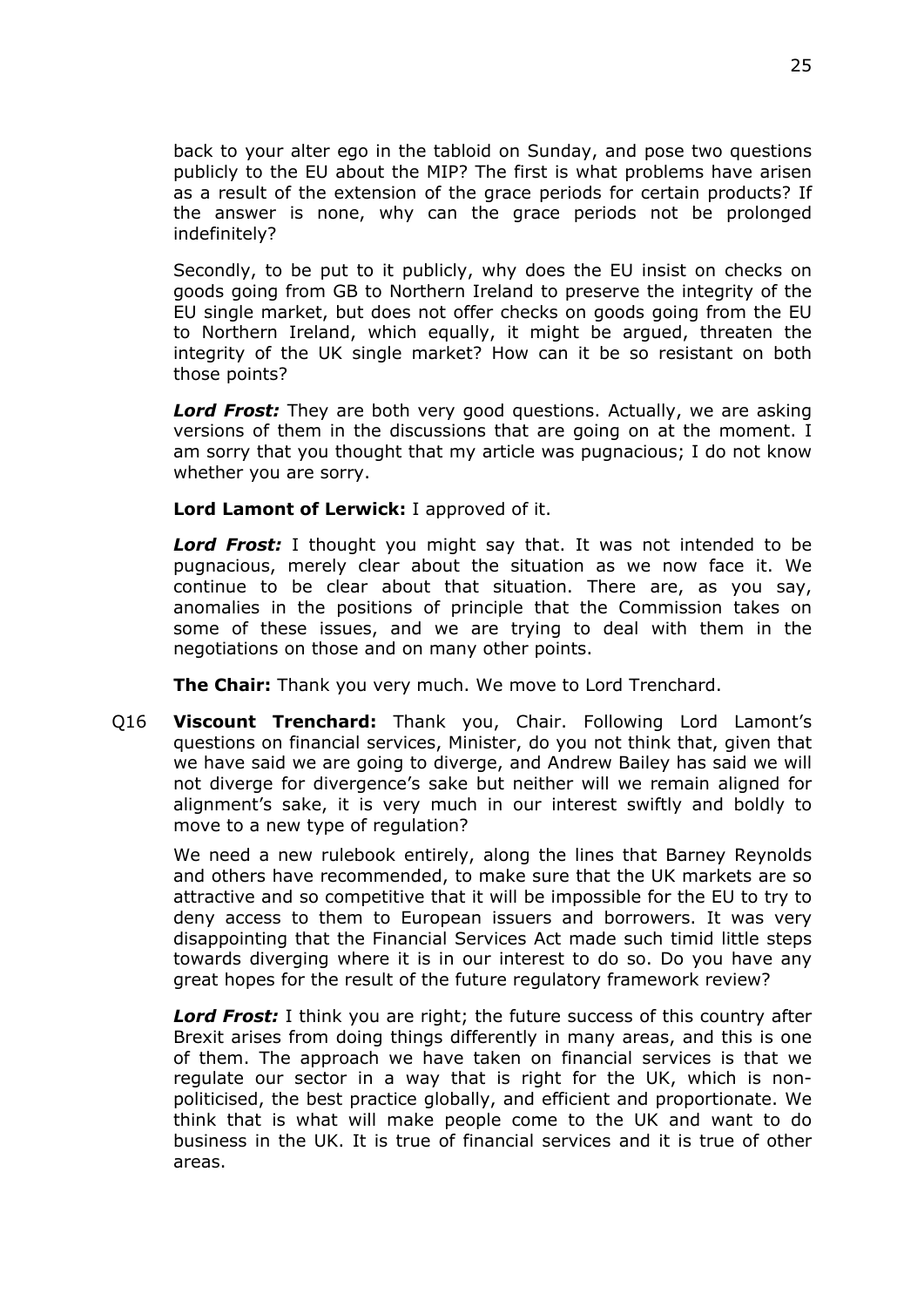We are beginning that process. There has been the fintech review, led by Ron Kalifa, and the listing review that Lord Hill led, both of which were extremely interesting. There are further processes under way to look at financial services legislation, and we are getting a degree of outside input to that. Without being overambitious, I would certainly say that you are right in pointing to some of the public statements that have been made and the potential direction of travel.

**The Chair:** Thank you very much indeed. We move to Lord Liddle.

**Lord Liddle:** My question concerns the other side of the coin, as it were, on divergence. I noticed in the *Financial Times* today that we are about to conclude a free trade deal with Australia. I am not asking the Minister to comment on internal discussions in the Government about that, but does he accept that, were there to be, for instance, much easier access for Australian lamb and beef to Britain, it could potentially cause problems for Welsh lamb, Scottish beef and Northern Irish beef, making the problems of devolution more difficult? It would also make relations with the Commission less relaxed about flexibility on the Northern Ireland Protocol, because it would then fear that Northern Ireland could be a channel for exports to the rest of the European Union?

*Lord Frost:* Thank you, Lord Liddle. You are right; I do not think I should comment on Australia. If we have learned anything from the last few years, it is that, when the Government discuss possible outcomes for FTAs in public in different ways, it tends not to produce particularly good outcomes, so I think we should continue our self-denying ordinance on that subject.

It is the policy of this Government to do free trade agreements, and we would like to do as many as possible and of as high quality as possible. That means you have to find the right balance between offensive and defensive interests. Our view is that trade and comparative advantage are good, and that should be reflected in the agreements we try to reach. Obviously, that is the business of the Secretary of State for International Trade. We are optimistic that we may be close to an agreement on that subject with Australia.

On the Protocol linkage, it does not change things. It just makes actual the theoretical issue on the Commission's mind that there is an agreement with a third country that has as its basis the fact that we are able to control our own rules. It is anticipating that already in its behaviour towards us, so I do not think it makes equivalence any less difficult to achieve. It is a situation the Commission is anticipating already.

Q17 **Baroness Couttie:** I want to continue the line of questioning that I used before. Are you confident now that hauliers and courier companies understand the VAT rules completely, and that there is no double charging of VAT from both the UK and the recipient country? That relates both to exports from small businesses and to personal items. I have been hearing examples of things like packages of personal clothing having VAT